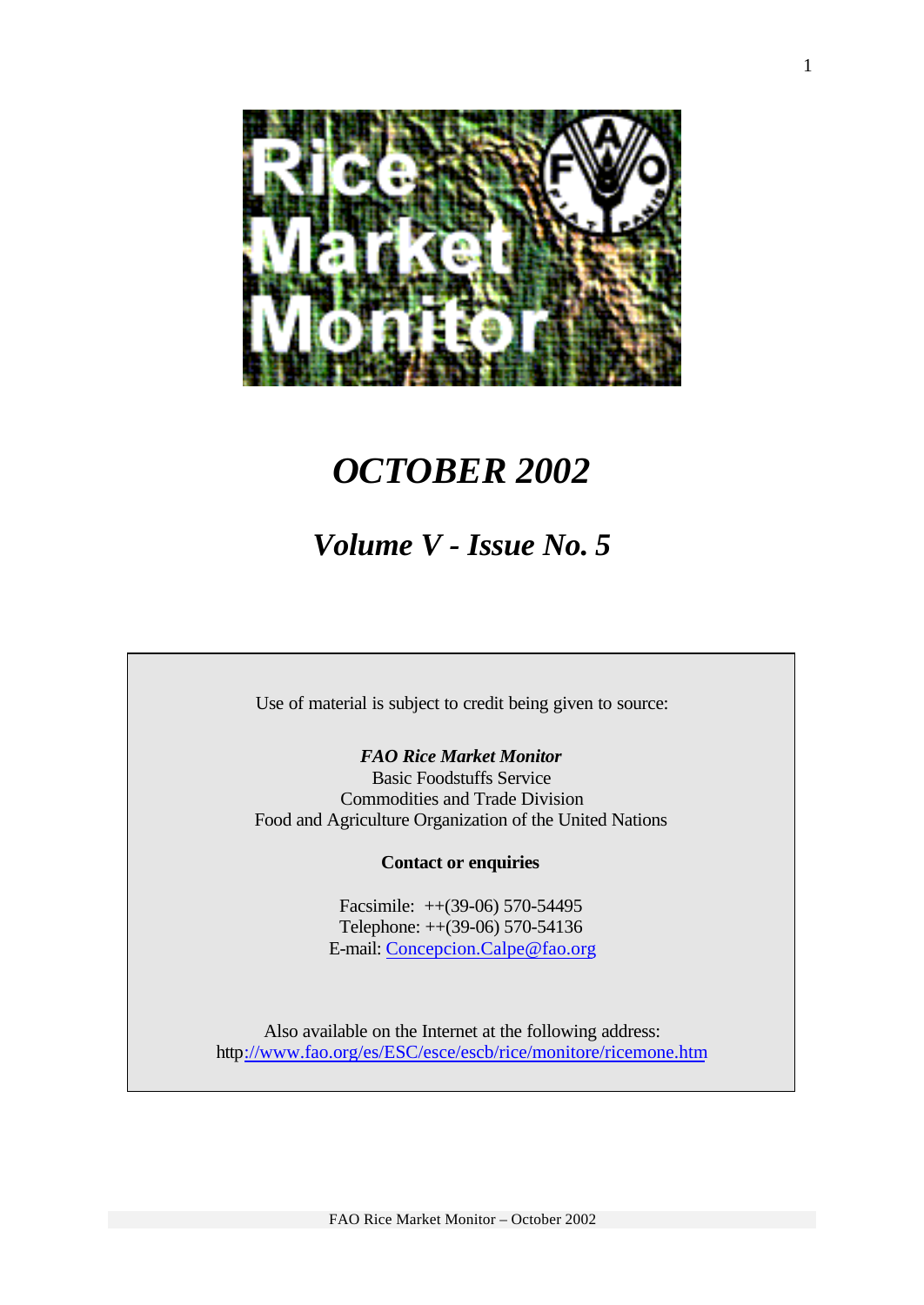#### **HIGHLIGHTS**

- The main season paddy crops are nearing maturation in many producing countries in the Northern Hemisphere, some of which have already engaged in harvesting. In the Southern Hemisphere, the 2002 season has drawn to a conclusion and preparations for the 2003 season are underway.
- FAO's forecast for paddy production in 2002 now stands at 588 million tonnes (393 million tonnes milled equivalent), over 6 million tonnes less than earlier anticipated and nearly 9 million tonnes below last season's revised outcome.
- According to the latest FAO forecast, 2002 paddy production in Asia could fall to 535 million tonnes, down from 543 million tonnes in 2001 and over 5 million tonnes below the previous forecast. The lowering of the outlook reflects downward revisions to production prospects in India, China, the Republic of Korea, Cambodia, the Philippines and Sri Lanka, which more than offset improved output expectations in Pakistan and Thailand.
- For the other regions, the production outlook for Africa has been lowered, reflecting adverse weather conditions in West Africa. However, the region as a whole, led by Egypt, remains on course to register a record output in 2002. In Latin America and the Caribbean, a 2 percent contraction is foreseen, mostly on account of a reduction to Brazil's harvest estimate. Similarly, in the United States and Australia, output is expected to fall from the previous year, by 3 percent and 28 percent, respectively.
- The international market for rice in 2002 has gathered momentum since the last note. FAO's latest trade forecast has been raised by almost 0.7 million tonnes to 25.7 million tonnes (calendar year, in milled equivalent), 1.7 million tonnes higher than in 2001. If realized, this would be the second time in history that world rice trade surpasses the 25 million tonne benchmark. The raising of global trade prospects reflects, in part, an increase in expected rice purchases by Nigeria, but mostly a strengthening of import demand in Asia, concentrated among a few countries, notably Indonesia and the Philippines. By contrast, China's anticipated rice purchases have been lowered to a level that translates to just 7.5 percent of its Tariff Rate Quota under the WTO agreement.
- Regarding exports in 2002, competition remains intense, with India expected to further increase its market share at the expense of traditional large exporters. According to current estimates, India is expected to supply 5 million tonnes, almost 20 percent of the expected volume of trade in 2002, compared to 7 percent in 2001. Expectations for rice exports by the United States and Uruguay have improved from the last note, but they have been lowered for Thailand and Myanmar. Export prospects for Viet Nam and Pakistan remain unchanged.
- As for world rice trade in 2003, forecasts are still very tentative as they are very much influenced by the size of 2002 crops, many of which have yet to be harvested. Current estimates put the volume of international transactions next year at 26.1 million tonnes, 2 percent more than in 2002 and up 400 000 tonnes from the previous forecast. The revision mainly reflects larger import requirements in the Philippines and in Nigeria.
- World rice stocks at the close of the crop seasons ending in 2003 are forecast to fall to a 15-year low of 131 million tonnes, since global rice consumption is expected to outpace production for the third consecutive year. This would represent a decline of about 19 million tonnes from their revised opening level and one of the largest within season contractions on record.
- For several months, international rice quotations from different origins and qualities have been subject to divergent trends, which have offset each other in the new FAO Total Export Price Index for Rice (1998-00 =100), keeping it unchanged at 73 points since July. In Thailand, the Government has begun selling rice from its reserves to exporters, to make room for new procurement purchases under its 2002/03 paddy intervention scheme. Much of these sales are reported to consist of high quality rice, which have contributed to recent falls in their export quotations. On the other hand, prices of the United States long grain 2/4 percent have climbed strongly in recent months and, for the first time since April this year, US rice quotations are showing a premium over the Thai 100% B. International prices for broken rice in the past few months have displayed some signs of convergence towards India's highly traded 25% quotations.
- The price outlook for the short-term appears somewhat mixed. On the positive side, improved global import prospects and policy procurement from farmers in Thailand have translated into stronger export quotations. On the negative side, however, the arrival of freshly harvested supplies in northern hemisphere countries over the next few months might have a bearish effect on prices, especially since major exporters still hold large rice inventories.
- Under Thailand's initiative, five major rice exporters, including China, India, Pakistan, Thailand and Vietnam agreed on 9 October 2002 to establish a Council on Rice Trade Cooperation (CRTC) to "stabilize" prices, exchange information and promote development endeavours.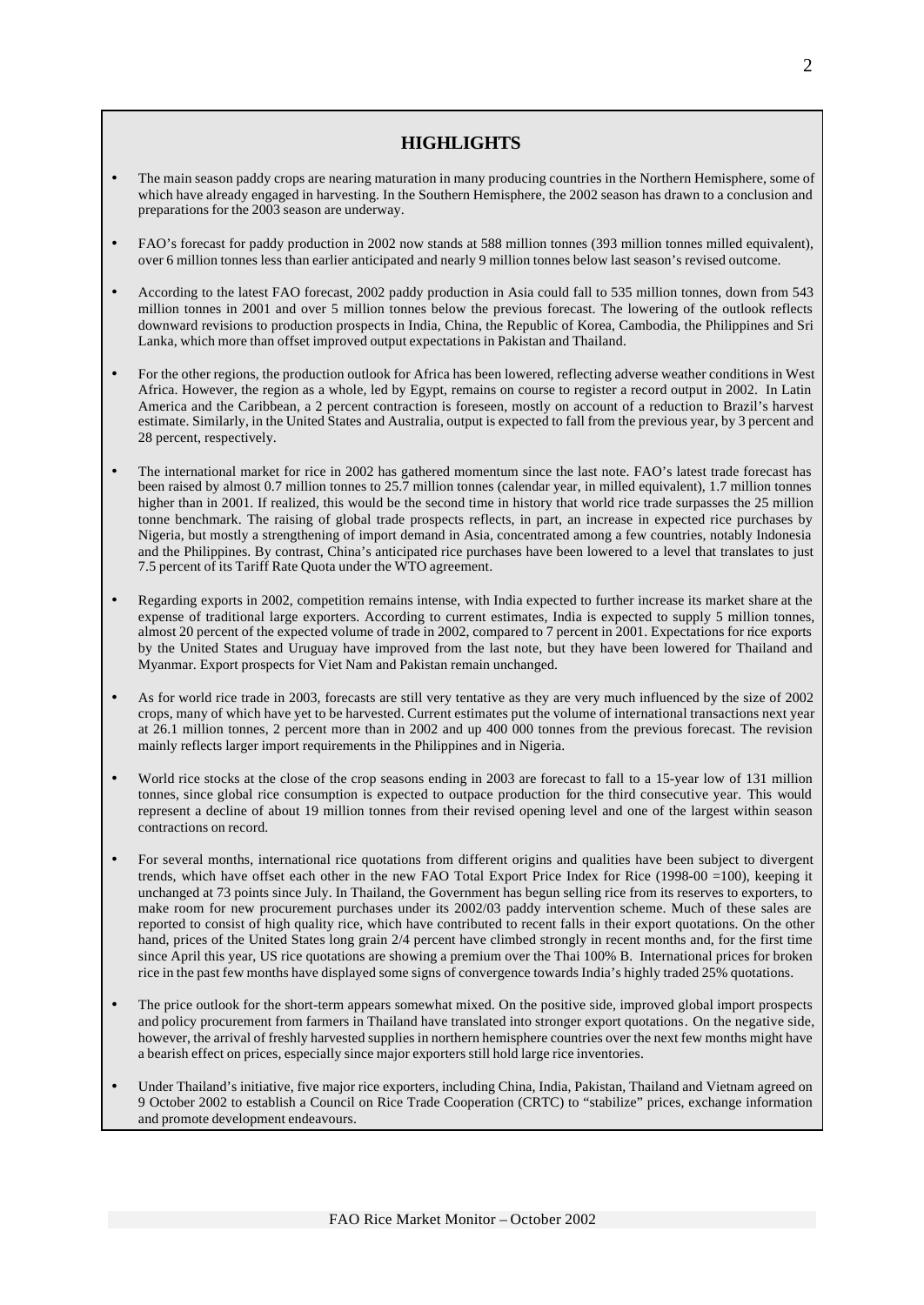# **RICE SITUATION UPDATE AS OF 15 OCTOBER 2002**

# **I. PRODUCTION**

#### **Weather problems likely to take their toll on 2002 paddy output.**

In the Northern Hemisphere, the main season paddy crops are nearing maturation in many producing countries, some of which have already engaged in harvesting. In the Southern Hemisphere, the 2002 season has drawn to a conclusion and preparations for the 2003 season are underway. FAO's forecast for paddy production in 2002 now stands at 588 million tonnes (393 million tonnes milled equivalent), over 6 million tonnes less than earlier anticipated and nearly 9 million tonnes below last season's revised outcome.

The lowering of the outlook mainly reflects a net downward revision to production prospects in Asia, led by India, China, the Republic of Korea and Cambodia, but the revision also reflects a downsizing of several harvests in Latin American and Caribbean countries.

# *I.1. ASIA*

### **Paddy production for the region may contract by 8 million tonnes.**

In **Indonesia**, the harvest of the main paddy crop has been completed and the second paddy season is underway. The Central Bureau of Statistics is still forecasting a paddy output of 50.8 million tonnes, up 300 000 tonnes from the revised 2001 total. In a bid to increase rice selfsufficiency, the Ministry of Agriculture has proposed a 15 percent rise in the paddy floor price to 1745 rupiah per kg (US\$ 196 per tonne), pending approval by the Ministry of Finance. The floor price has been left unchanged since 2000, during which time the country has experienced an overall contraction in rice plantings. **Sri Lanka's** second paddy crop (Yala) is currently being harvested. A serious drought that persisted during the crop's maturation stage is expected to have an impact on yields. Accordingly, the production forecast has been lowered by 100 000 tonnes to 2.6 million tonnes,

matching the 2001 level. The drought might also have implications for the country's 2003 main crop (Maha), the planting of which will shortly commence. The paddy outlook for **India** has deteriorated, following prolonged erratic monsoon precipitation during the planting and early-development stages of the county's main paddy crop. Improved weather conditions in the latter part of August and throughout September have, by and large, allayed fears of a crisis, since they might have encouraged farmers to replant. On balance though, the FAO forecast for paddy output in the country has been lowered by 6.5 million tonnes to 127.5 million tonnes (85 million tonnes on a milled basis), a decline of almost 10 million tonnes from the previous year. In **Bangladesh**, although flooding was reported in August, prospects for the country's rice production this year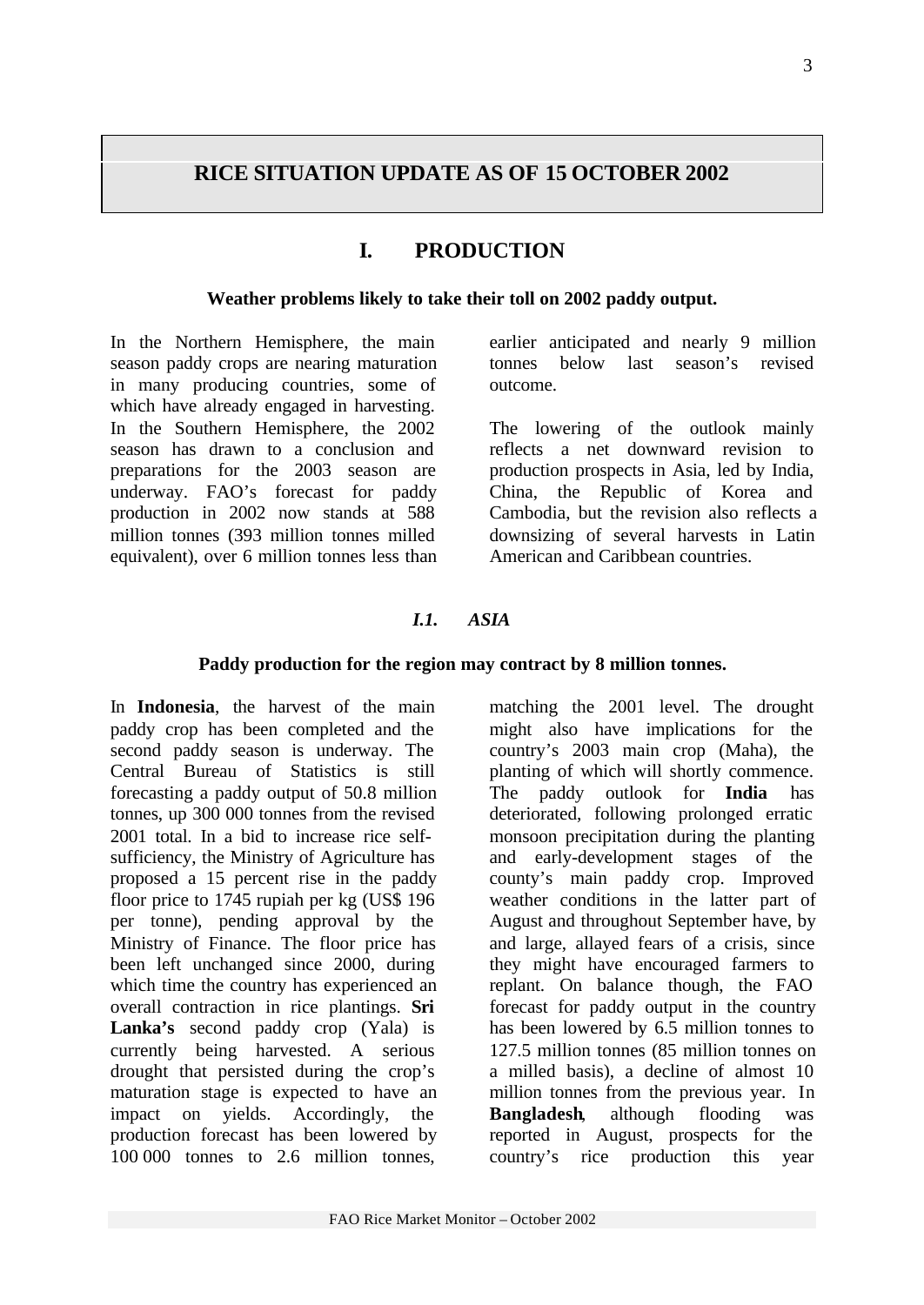continue to be positive, with the paddy crop officially put at 39 million tonnes, 1.2 million tonnes higher than in 2001. This season's output has been underpinned by several factors, including the lifting of official procurement prices by 5 percent to 8 400 Taka (US\$ 146) per tonne, improved usage of inputs and generally favourable growing conditions. In **Pakistan**, fears of a recurrence of the drought conditions that hindered production last season, are easing. Recent widespread rains have reportedly improved the condition of the new crop, the bulk of which should reach the market in November. Accordingly, the FAO forecast for paddy output in the country has been raised by 0.7 million tonnes to 5.9 million tonnes, 5 percent above the outcome of the previous year, but still well below the country's output potential under normal weather conditions.



In **China** (mainland), estimates of the early rice crop already completed point to an 8 percent decline from last year, owing to disruptive weather and the absence of government "protective prices" for this crop. Gathering activity is now being focused on the intermediate rice crop (the largest among the country's three rice crops), which is forecast to be 6 percent larger than last year. Preliminary forecasts for the late rice crop, on the other hand, foresee a 9 percent contraction. Overall,

the official forecast for 2002 paddy production has been cut by 600 000 tonnes to 177.2 million tonnes, slightly less than last season, but the lowest since 1994. As for the **Chinese Province of Taiwan**, the forecast for paddy output in 2002 has been lowered by 100 000 tonnes to 1.6 million tonnes, which would stand as one of the lowest levels in the country's history. Recent weather problems are responsible for the downturn, but the decline is also consistent with the expectation of higher imports under WTO market access commitments.

Forecast output for **Thailand's** current paddy season has been revised up by 2 million tonnes to 27 million tonnes. The adjustment stems from an upward revision of the official production estimate for 2001 and a promising official outlook for this season's main crop, which is to be harvested between November and December. Widespread flooding in the country in early September is unlikely to have a major impact on the country's paddy output, since losses may be recouped by expanding plantings under the second paddy crop. During the November harvest period, the Government's paddy intervention scheme will commence, with procurement prices for fragrant rice raised to approximately 7 250 Baht (US\$ 170) per tonne. Details of changes to the intervention prices for other varieties have not been reported to date. Consistent with its supportive stance towards the rice sector, the Government of Thailand has also put forward a five-year strategic plan, beginning 2002, to stabilise paddy prices and to improve rice infrastructure, including the construction of paddy silos. **Myanmar** remains on course to reach a record paddy output of 22.2 million tonnes in 2002. The forecast output expansion is supported by the Government's concerted drive to increase rice exports. In the **Philippines**, bw farm-gate prices in the past season may have precipitated a shift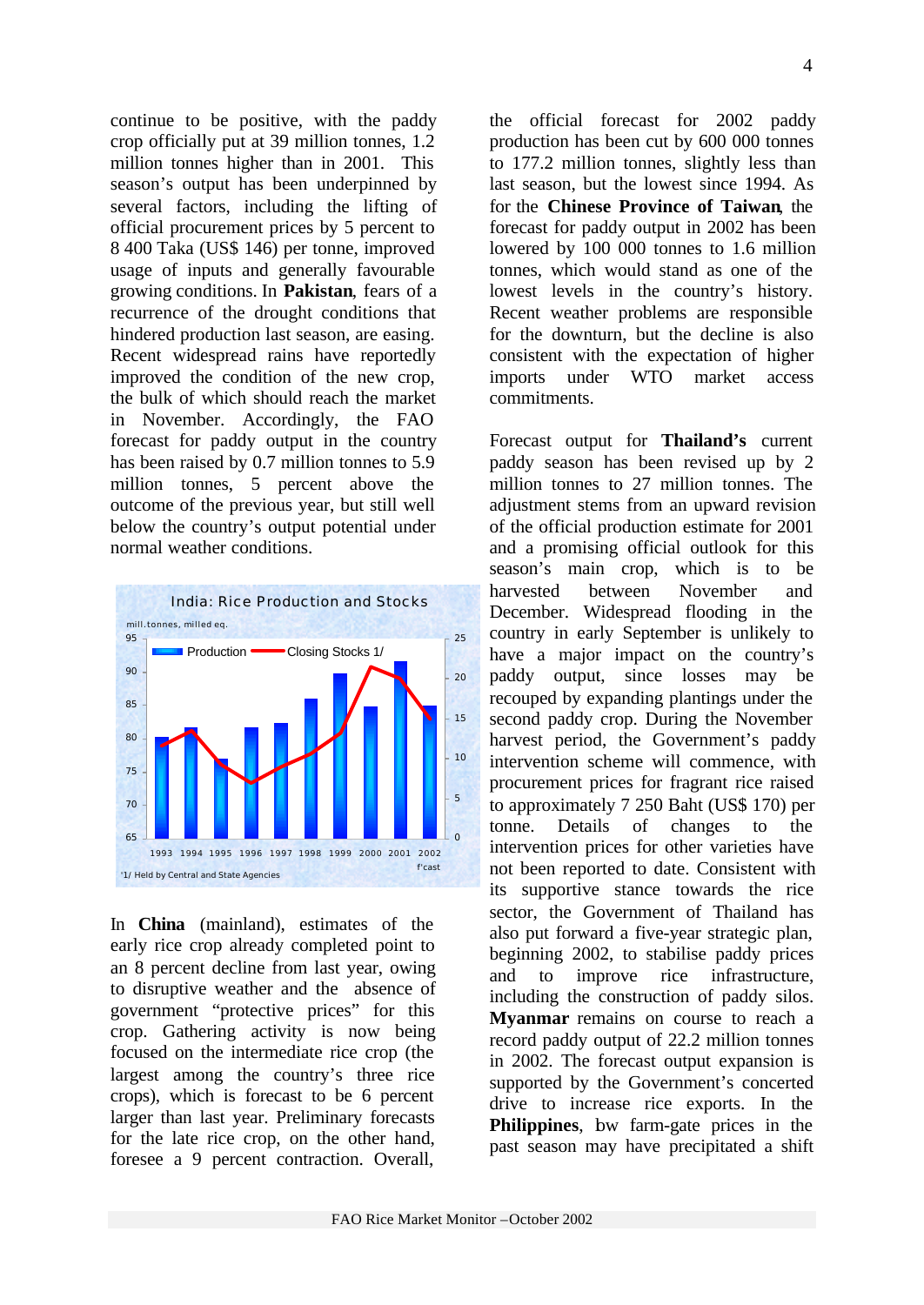out of rice, reflected in estimated lower plantings in 2002. However, unfavourable weather conditions earlier in the year are likely to have had more of a curtailing effect on rice cultivation. In this regard, delays to planting of the country's third rice crop may expose part of this crop to the El Niño phenomenon, predicted to arrive during the coming months. Accordingly, the forecast for 2002 paddy production has been lowered to 12.6 million tonnes, 300 000 tonnes less than previously anticipated, and 500 000 tonnes down from the record crop of the previous season. Contrasting weather extremes in **Cambodia** have disrupted paddy cultivation in the country. First, a serious drought affected new plantings of the wetseason crop, which was later followed by severe flooding problems. Area losses of this crop have been estimated by officials to be in the order of 100 000 hectares. In an attempt to prevent shortages, the Government has proposed to increase by 200 000 hectares the irrigated area under the dry-season crop, which will be planted in November, once the wet crop is harvested. Thus, on balance, total paddy output in 2002 is officially forecast to reach 4.1 million tonnes, 600 000 tonnes lower than previously envisaged, but similar to the level of 2001. In **Viet Nam**, the paddy season is drawing to an end with the harvest of the country's third and final crop  $(10^{th}$  month crop), expected to peak shortly. Weather vagaries earlier in the year have cast some doubt on overall paddy prospects for the country, but given the performance of this season's harvested crops, the country remains on track to realize the official forecast of 32.3 million tonnes in 2002.

Favourable growing conditions were reported in **Japan** as of August, with the status of the crop rated above normal in most of the rice districts. Output, however,

is still forecast at 11 million tonnes, down 300 000 tonnes from last year, mainly on account of a policy induced decline in plantings. The FAO forecast for 2002 paddy output in the **Democratic People's Republic of Korea** country's has been revised up by 100 000 tonnes to 2.1 million tonnes, matching the level of the previous year. Pending further information, the forecast does not account for possible losses arising from a typhoon that hit the Korean Peninsula at the end of August. In the **Republic of Korea**, the forecast for 2002 paddy production has been lowered by 500 000 tonnes from the last report to 6.8 million tonnes, implying a 9 percent fall from 2001 output. The revision partly reflects lower expected yields from recent bad weather, but mainly on account of policy measures, recently formalised in the Government's paper: "Comprehensive Plan on the Rice Industry". The plan, which comes into effect this season, is designed to reduce the country's large rice surpluses, while pre-empting the liberalization of the country's rice sector at the beginning of 2005. Measures include a targeted overall 12 percent reduction of the area under rice, via reduced price supports and crop diversification, coupled with a direct payment scheme to compensate for the income losses, and a shift towards the production of higher quality rice varieties. Furthermore, domestic rice prices, which are currently very high, are to be lowered through the market mechanism.

Recent FAO/WFP missions to **Afghanistan** and **Tajikistan** report that a return to normal precipitation levels could boost yields of rice crops in both countries. Rice production is forecast to double in the former country and to reach a record level in the latter.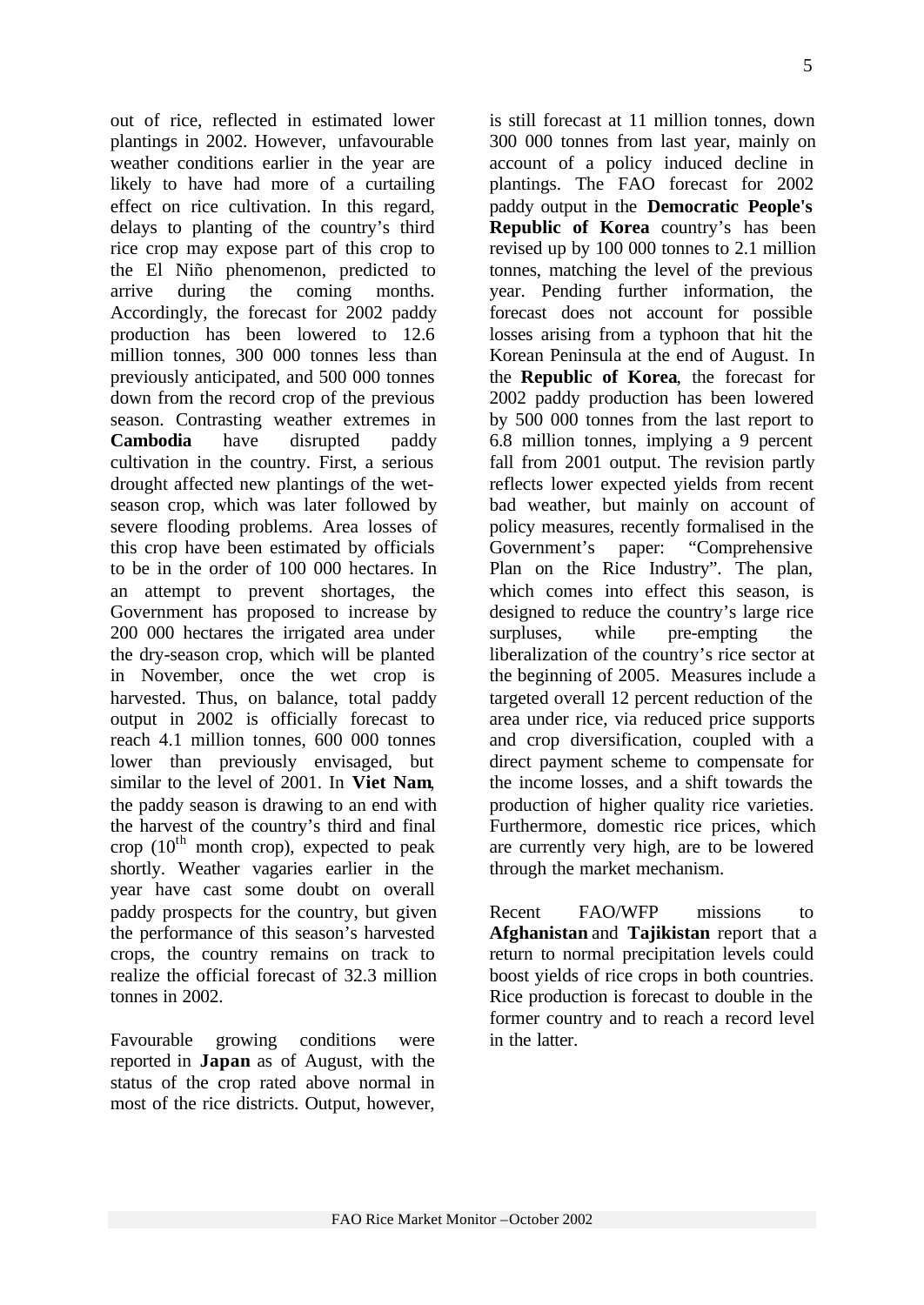## *I.2. AFRICA*

## **Weather problems and civil unrest in West Africa unlikely to undermine a forecast output expansion for the region**

In **Egypt**, the main producer in Africa, the paddy crop is expected to be harvested in September. The country remains on course to produce a record level of paddy this year of 6.1 million tonnes, reflecting an officially estimated 17 percent expansion in rice area. Much of this expansion has been fostered by high paddy prices last season.

Below normal rainfall has lowered the outlook for several paddy crops in West Africa, particularly in **Mali** and, to some extent, in **Senegal, Burkina Faso** and **the Gambia**. The bulk of West Africa's paddy crops is expected to be harvested in October, and despite weather problems, the sub region is expected to gather a crop in 2002 of 7.6 million tonnes, just short of the record achieved last season. In **Nigeria**, a three-year strategy to reach rice selfsufficiency has been announced, in which improvements to irrigation infrastructure and other investments in the country's rice sector are being reviewed. Forecast paddy output in the country stands unchanged at 3.5 million tonnes, slightly higher than last year. Prospects in **Côte d'Ivoire** and Liberia are highly uncertain, owing to civil conflicts in both countries. The two countries are now in the process of harvesting their main crops. Pending further information on their impact, the 2002 paddy forecast for Côte d'Ivoire stands at 1 million tonnes, while for Liberia, the forecast of 190 000 tonnes remains.

In southern and eastern Africa, the 2002 paddy season is virtually over and expectations still point to a combined contraction of 300 000 tonnes.

# *I.3. LATIN AMERICA AND THE CARIBBEAN*

.

### **Regional contraction in output attributed to a lower harvest estimate for Brazil**

Harvesting of the 2002 main paddy crops has been completed in most countries of the South America. Aggregate paddy output is now estimated to decline by 2 percent from last year to 19.5 million tonnes, 0.5 million tonnes lower than previously forecast. The revision mainly reflects a downsizing of **Brazil's** harvest by almost 400 000 tonnes to 10.7 million tonnes, owing to an unanticipated fall in rice plantings, but it also reflects area losses in **Guyana**, following abnormally high precipitation during the planting stage.

Harvesting of the 2002 paddy crops in Central America has begun. Despite a timely arrival of rains, several countries in the region, notably Costa Rica and **El Salvador**, endured persistently dry weather during planting and early crop development. Consequently, 2002 production is expected to fall by a combined 25 000 tonnes. Industry sources in **Cuba** are anticipating a marginal increase in private paddy output, with the output from state-owned farms stagnating since again only one-third of allotted rice area has reportedly been seeded. Overall,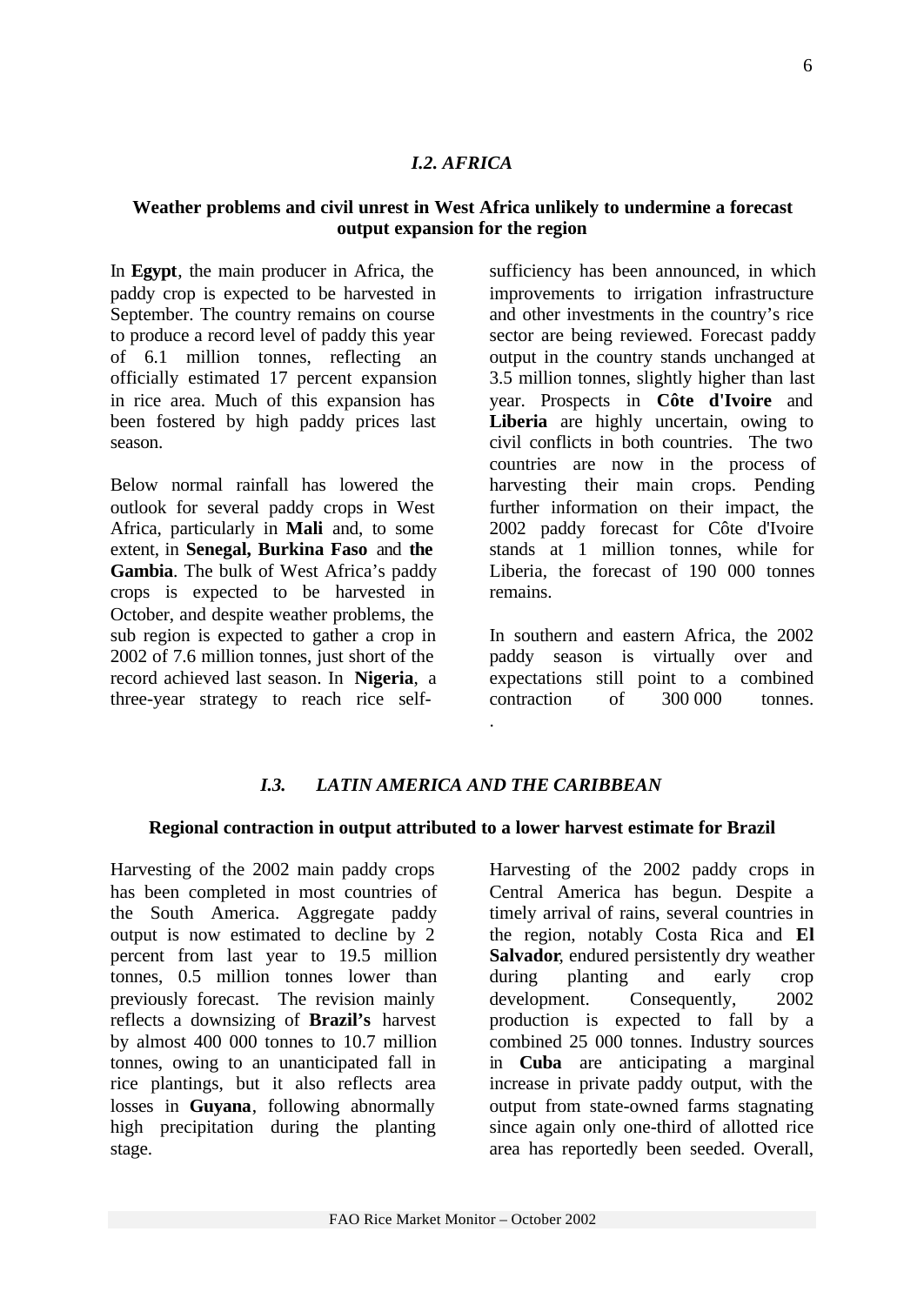paddy production for the country has been revised down by 59 000 tonnes to 281 000, but this would still imply a moderate increase from the previous year.

The 2003 season is just underway in several major producing countries in Latin America, including **Argentina, Brazil** and

**Uruguay**. While general economic instability shrouds much of the region, there is increasing uncertainty about the prospects for several of the new crop seasons, with reports of credit restrictions in Argentina and a switch out of rice cultivation in Brazil.

## *I.4. NORTH AMERICA*

#### **2002 output expectations improve**

By early October, over half of the paddy crop had been harvested in the United States. The late-maturation stage of the country's crop has benefited from some favourable weather conditions, and the

latest Government estimate now puts output at around 9.4 million tonnes, 100 000 tonnes up from its last release, but 300 000 tonnes below the bumper crop of the previous year.

### *I.5. EUROPE*

#### **Production to remain stable in the EU, but a lower outlook for Russia**

Harvesting of the 2002 paddy crops is underway in the **European Union**. There had been some disruption at the beginning of the rice seasons in Italy, France and Spain owing to adverse weather conditions, but since plantings in Italy appear to have exceeded earlier expectations, estimates of 2002 EU paddy production remain at 2.6 million tonnes,

unchanged from last year. The estimate of this season's rice production in the **Russian Federation** has been reduced marginally following the release of lower official estimates for plantings. As a result, the output forecast is now set at 480 000 tonnes, 35 000 tonnes less than last anticipated and some 20 000 tonnes below last year's crop.

#### *I.6. OCEANIA*

#### **A highly uncertain 2003 paddy season lies ahead for Australia**

The updated assessment of the rice crop in **Australia**, which was gathered in May, confirms an output of 1.3 million tonnes, 500 000 tonnes below last season's harvest. The country's 2003 paddy season appears set to commence under severe

drought conditions. Planting normally takes place during October, but officials are already anticipating that water shortages will result in delays and possible a sharp reduction in rice acreage.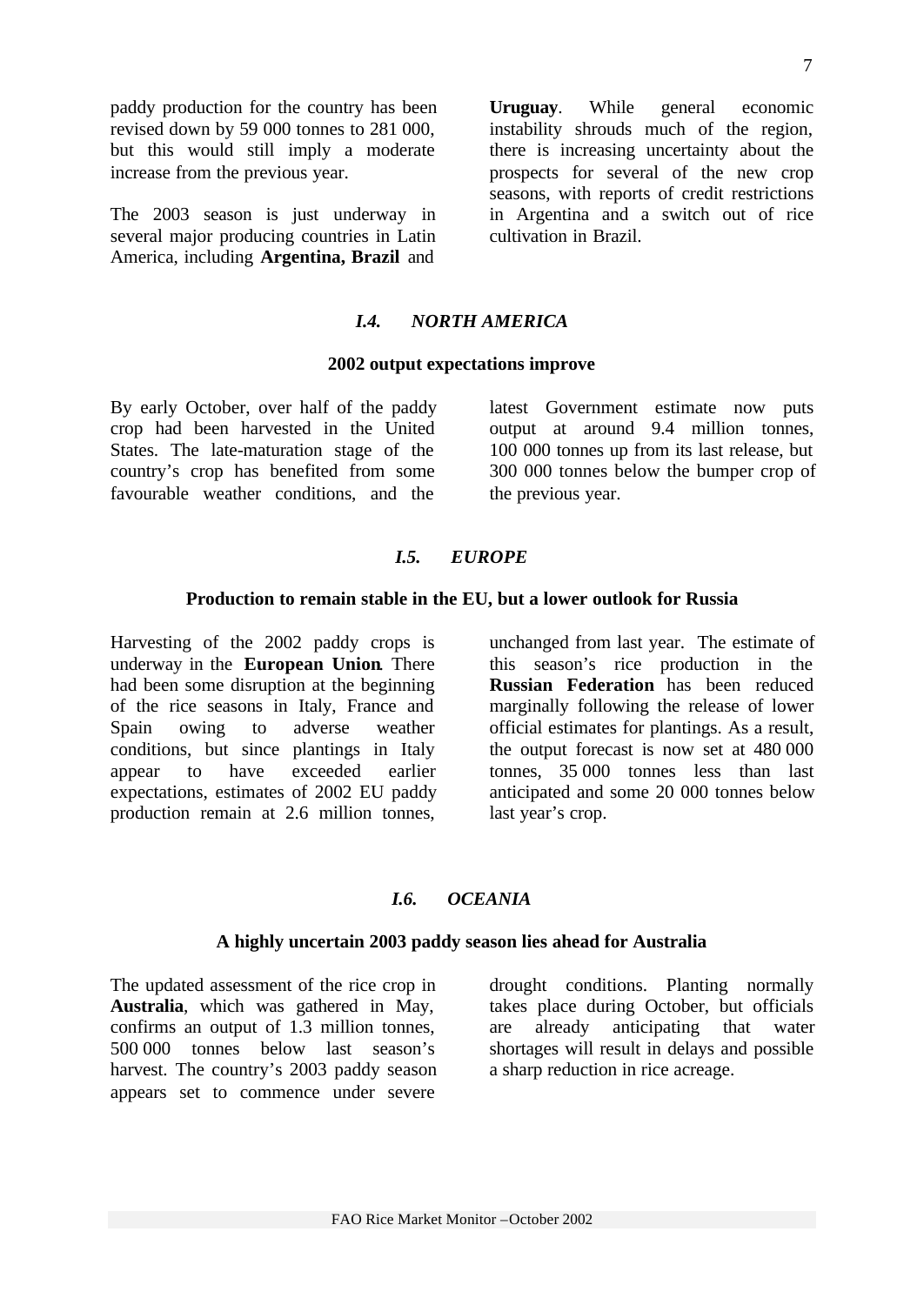# **II. RICE TRADE IN 2002**

# **World rice trade to surpass the 25 million tonne benchmark**

The international market for rice in 2002 has gathered momentum since the last report. Fears of impending crop shortfalls, particularly in Asia, have intensified, while in Africa, higher than anticipated domestic requirements are likely to fuel additional imports. Accordingly, FAO's latest trade

forecast has been raised by 0.7 million tonnes to 25.7 million tonnes (calendar year, in milled equivalent), 1.7 million tonnes higher than in 2001. If realized, this would be the second time in history that world rice trade surpasses the 25 million tonne benchmark.

# *II.1. IMPORTS*

As the assessment of the size and quality of the main paddy crops harvested this season becomes more concrete and information on actual rice shipments is made available, some revisions to the expected volume of rice trade this year have been effected for a number of countries.

Beginning with Asia, forecast imports by the Philippines have been raised by 300 000 tonnes to 1.2 million tonnes, 20 percent more than in 2001 following the deterioration of paddy output prospects in the country. The Republic of Korea has decided to resume its aid shipments of rice to the People's Democratic Republic of Korea, which it suspended following the naval conflict between the two countries in July. Accordingly, anticipated rice imports by the latter have been raised to 700 000 tonnes, almost 100 000 tonnes higher than in the previous year. Estimated rice imports by Sri Lanka have been sharply raised in response to a deterioration of the country's current harvest prospects. The country now appears set to purchase 140 000 tonnes, compared to an official level of 50 000 tonnes in 2001. Shipments to Indonesia remain forecast at 3.2 million tonnes, twice more than imported in 2001. Another proposal to raise the tariff on imported rice, this time from 430 to 750 Rupiah per kg (US\$ 48 to 84 per tonne)

has recently been put forward by agricultural officials. In the course of the year, several such proposals have been made, with little success since the Government has remained concerned about the inflationary impact an increased tariff would have on the domestic market. For other major rice importing countries in the region, anticipated deliveries to China remain forecast at 400 000 tonnes, well below the country's tariff rate quota, while Japan is still expected to import 650 000 tonnes of rice in 2002, fulfilling its preferential access quota commitment for the second successive year; and deliveries to Malaysia are expected to reach over 600 000 tonnes in the year, similar to the amount imported in 2001. Regarding Near East countries, which account for roughly one-fifth of world rice trade, anticipated imports by the Islamic Republic of Iran stand at 1.2 million tonnes, 20 percent above 2001, while deliveries to Iraq and Saudi Arabia, both remain unchanged from the previous year at 1.2 million tonnes and 825 000 tonnes, respectively.

Expectations for 2002 rice deliveries to Africa, the world's second largest riceimporting region behind Asia, have been lifted by 300 000 tonnes since the last report. The region now looks set to import 6.7 million tonnes in 2002, 6 percent lower than the record of last year. The revision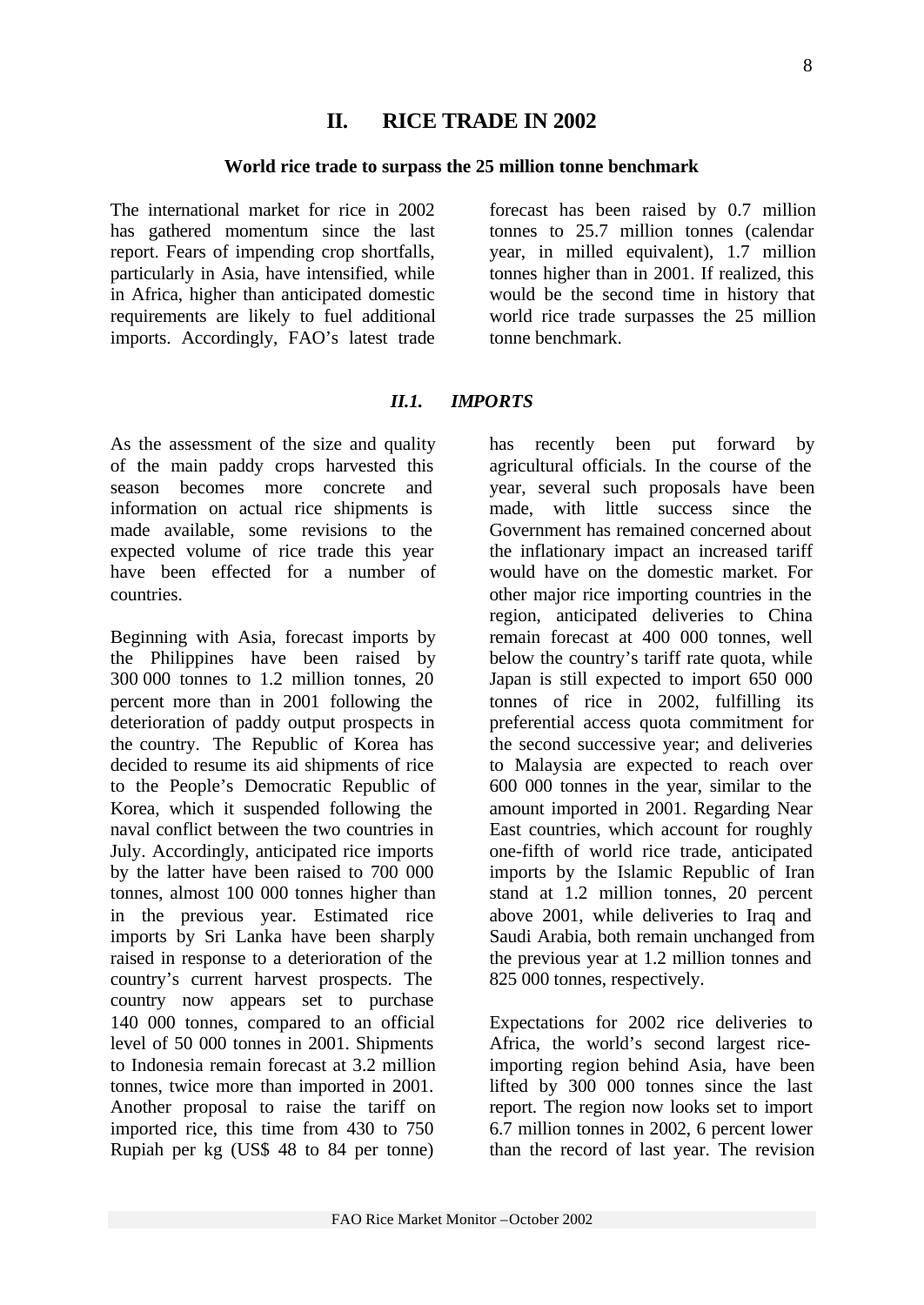mostly reflects additional purchases of parboiled rice by Nigeria, which would bring expected rice imports by the country to 1.5 million tonnes, slightly below the record volume imported in the previous year. For other regions, little or no change to previous expectations is envisaged. In Latin America and the Caribbean,

predicted crop shortfalls in some countries are not expected to induce higher rice imports until next year, while Europe's and North America's estimated rice import requirements remain virtually unchanged from 2001.

# *II.2. EXPORTS*

With regard to rice exports in 2002, competition for international market shares has intensified, with India forecast to make further inroads at the expense of traditional large exporters.

In Thailand, rice shipments for the first seven months of the calendar year are estimated to be around 3.5 million tonnes, compared to a figure of 3.7 million tonnes in the previous year. Accordingly, forecast exports by the country in 2002 have been lowered by 500 000 tonnes to 7 million tonnes. Similarly, based on the pace of shipments to date, Myanmar's forecast rice exports in 2002 have been lowered by 100 000 tonnes since the last report. However, the country remains on course to reach the benchmark in export performance of 1 million tonnes. China's (mainland) sales throughout July also point to a sharp fall in 2002 export performance, with shipments over this period down 30 percent compared with the same period in 2001. Such a contraction reflects to a large extent increased competition from cheaper exporters in China's traditional markets in Africa. Exports by the country remain forecast to reach 1.3 million tonnes, down 500 000 tonnes from the previous year.

India's expected rice deliveries in 2002 are now forecast at a record 5 million tonnes, an increase of 800 000 tonnes from the previous report and 3.1 million tonnes above the 2001 level. The recent deterioration in production prospects for

the current season is not expected to induce a major shift in the country's export policy, as supplies of rice in stocks held by the Food Corporation of India (FCI) are still very large. However, a few changes have been announced, that might erode somewhat the price advantage of India's higher quality rice on international markets. This concerns the obligation for traders to export a volume equivalent to at least 98 percent of the quantity they purchased from FCI stocks at particularly low prices. Such a requirement would force those traders who processed the rice with the purpose of reducing the percentage of brokens to make up for the removed grains by purchasing the differential on the open market, at higher prices.

In the United States, the USDA has upgraded its forecast for 2002 rice shipments by 300 000 tonnes to 3.1 million tonnes, 22 per cent higher than the volume exported last year, as attractive quotations from the country and food aid programme commitments are supporting export growth. According to official sources, rice deliveries by Uruguay in 2002 are expected to reach 570 000 tonnes, up 25 percent from the previous estimate, but performance is still expected to fall short of last year's outcome. As for other major exporters, forecast shipments are unchanged from the last report, with Pakistan and Australia anticipated to record a strong contraction, while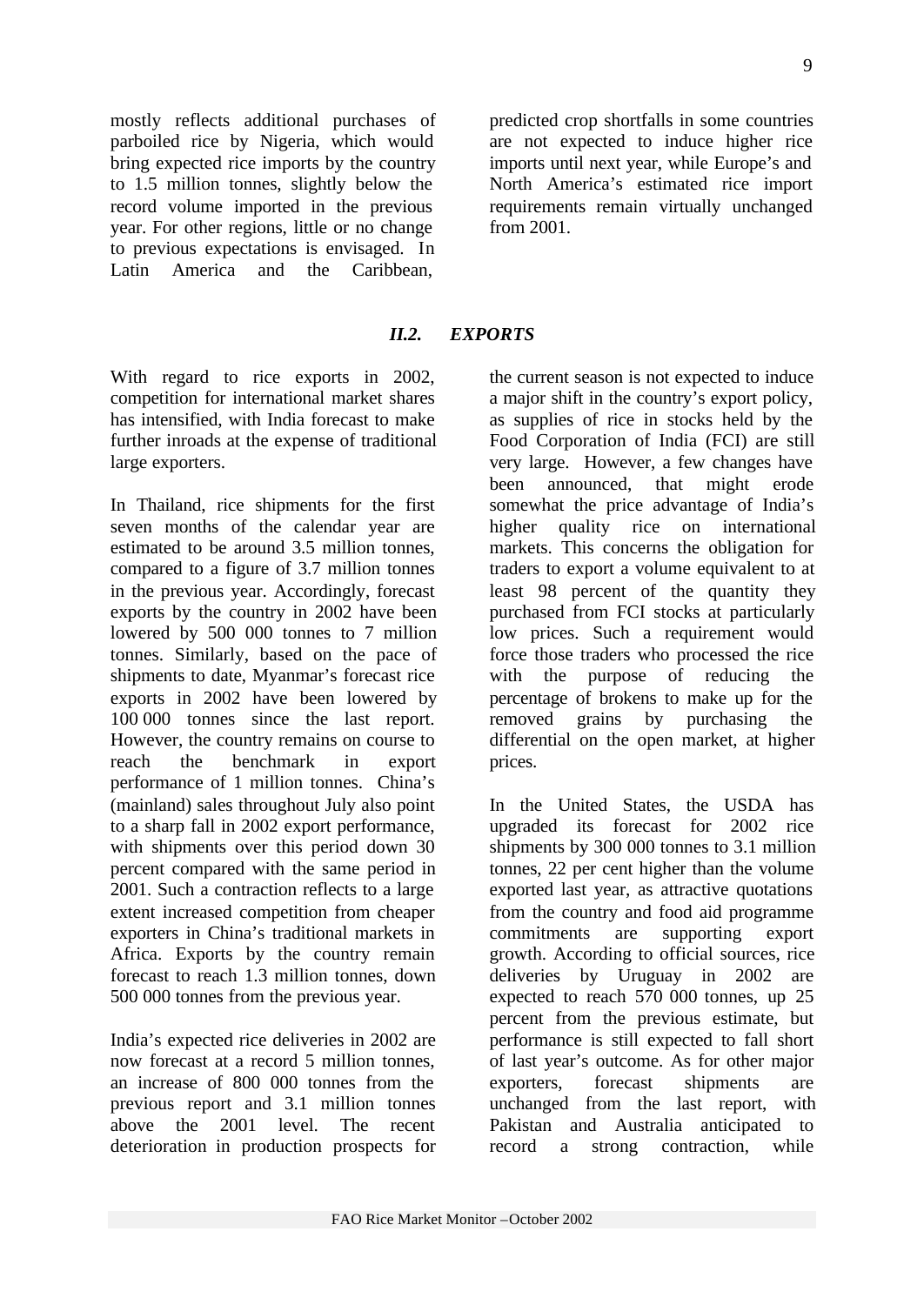Argentina is expected to maintain exports and Egypt to raise them substantially from the previous year.

# **III. RICE TRADE IN 2003**

#### **Further expansion in rice trade foreseen in 2003**

Early indications are for the volume of world rice trade to rise by 2 percent to 26.1 million tonnes in 2003. This would be about 400 000 tonnes more than previously

anticipated. The forecast is still highly tentative, since many of the countries that could influence the level of global trade, have yet to harvest their crops.

#### *III.1. IMPORTS*

The lifting of the 2003 global forecast mainly reflects upward adjustments to import requirements in the Philippines and in Nigeria. In the former country, a lowering of anticipated domestic availabilities could imply an additional 200 000 tonnes of rice imports, bringing the 2003 total to 1.5 million tonnes, similar to the level estimated for 2002. The forecast, however, does not take into account the possible effects of the liberalization of the Philippines' import regime, proposed in 2003. In Nigeria, the growth in consumption is forecast to outpace that in production which might lead to the country importing 1.5 million tonnes of rice in 2003, some 300 000 tonnes higher than previously forecast, and again matching the estimated volume of imports in 2002.

Moderate increases in import requirements are forecast for a number of countries that suffered or are anticipated to suffer relatively poor harvests during the current season, including several countries in South and Central America (particularly Colombia and El Salvador) and some countries in Africa (notably Mali). By

contrast, owing to brighter crop prospects, Afghanistan's rice imports in 2003 are now forecast to reach only 60 000 tonnes, compared to an expected level of 270 000 tonnes in 2002.

Regarding other traditional importers, Indonesia remains set to import 3.2 million tonnes in 2003, the same level anticipated in 2002. However, if the Government adopts the proposal to raise border protection, this figure could be less.

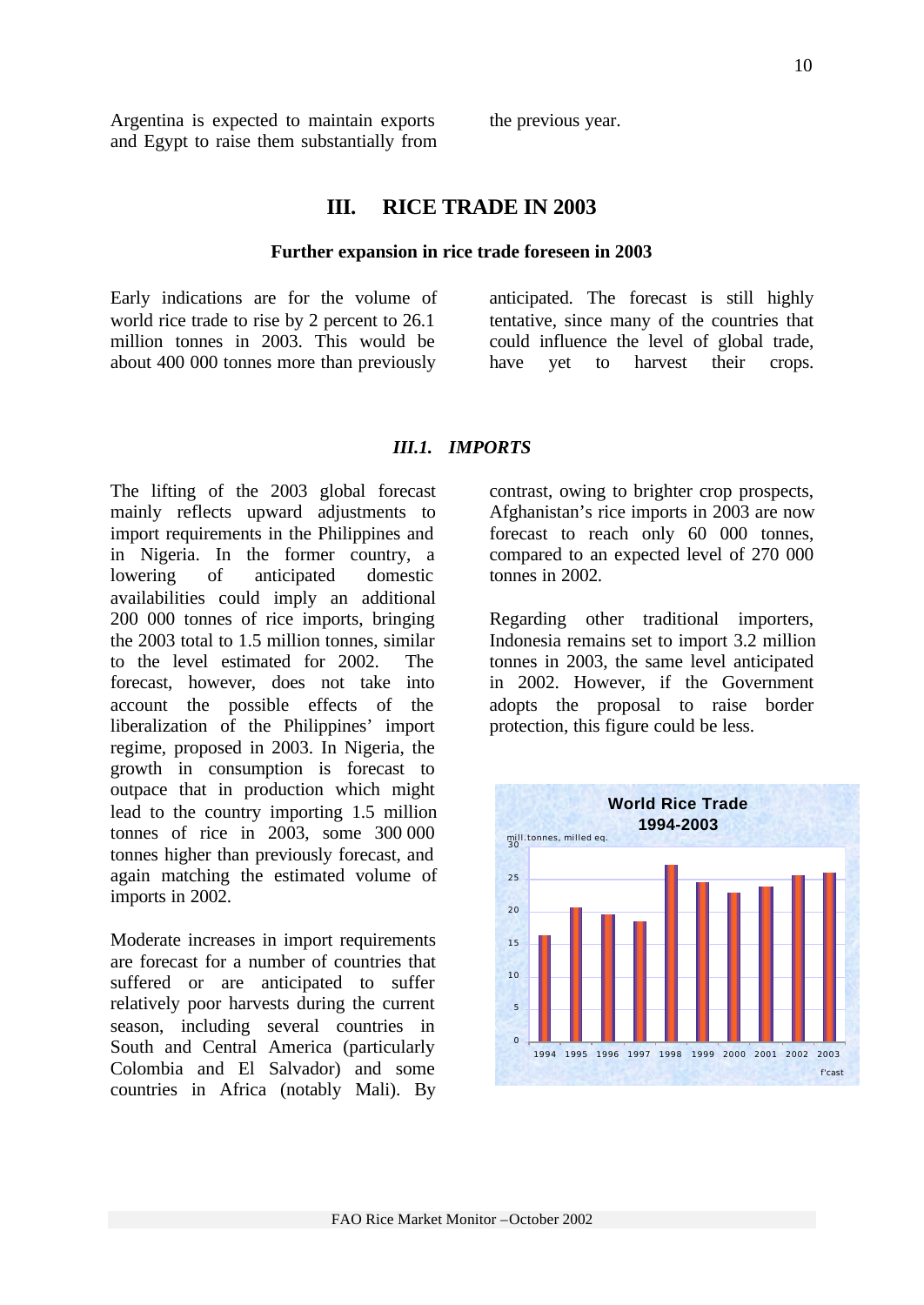As for exports, India may ship 4.5 million tonnes of rice in 2003, 200 000 tonnes lower than anticipated in the last report, but still an excellent export performance by the country's standards. The 2003 forecast is highly dependent on the final outcome of the current weather-hit crop and on the maintenance of the FCI supportive export policy.

Forecast rice deliveries by Australia in 2003 by have been cut by 33 percent to a twelve-year low of 400 000 tonnes. The anticipated sharp fall in performance reflects reduced export supplies from an expected drought-hit 2003 crop. By contrast, rice exports by Pakistan in 2003 are now forecast at 1.4 million tonnes, 400 000 tonnes up from the last report, following an improvement in this season's production prospects. Upward revisions to export forecasts from the last report have been effected for China (200 000 tonnes) and for the United States (200 000 tonnes). For other major rice exporters, Thailand, Viet Nam, Myanmar and Uruguay are still forecast to increase shipments from 2002 levels, while Egypt is forecast to maintain exports in 2003 at the current predicted volume.

#### **Council on Rice Trade Cooperation**

On 9 October 2002, under Thailand's initiative, five among the largest exporting countries, including China, India, Pakistan, Thailand and Vietnam, agreed to establish a Council on Rice Trade Cooperation (CRTC) to "stabilize" prices, exchange information and promote development endeavours.

International Commodity Agreements (ICAs) with price objectives were popular in the late 1970s and 1980s. Today, all the existing ICAs (coffee, cocoa, grains and sugar) have abandoned their economic clauses and are mainly aimed at improving the functioning of their commodity markets, through the collection and provision of information, product and market development, enhancement of market transparency, etc..

International Commodity Agreements (ICAs) can stabilize prices either through export restricting arrangements (minimum export prices, export taxes or quotas) or international stock management. The main conditions for success<sup>1</sup> in achieving such objective are:

- participating countries should account for a large share of world exports
- import demand for the product should be inelastic
- the elasticity of export of non-participating countries should be low
- price target should not be too ambitious

l

• members should have a large degree of commitment.

To be consistent with WTO, ICAs should meet certain conditions listed in Article 60d of the Havana Charter, Article XX(h) of GATT94 and the analytical Index of GATT. In particular, Article 60d of the Havana Charter sets provisions for adequate participation of importing countries and tight safeguards for importers on prices and decision taking powers, if the Agreement involves market intervention. Article 63 states that strong ICAs should be designed: to assure the availability of supplies at all times ... at prices that are stable, fair to consumers and remunerative to producers; importers and exporters should have generally the same voting powers.

<sup>&</sup>lt;sup>1</sup> Based on a paper by James Greenfield "International Commodity Market Policies" presented in Rome, at the Consultations on Agricultural Commodity Prices (25-26 March 2002)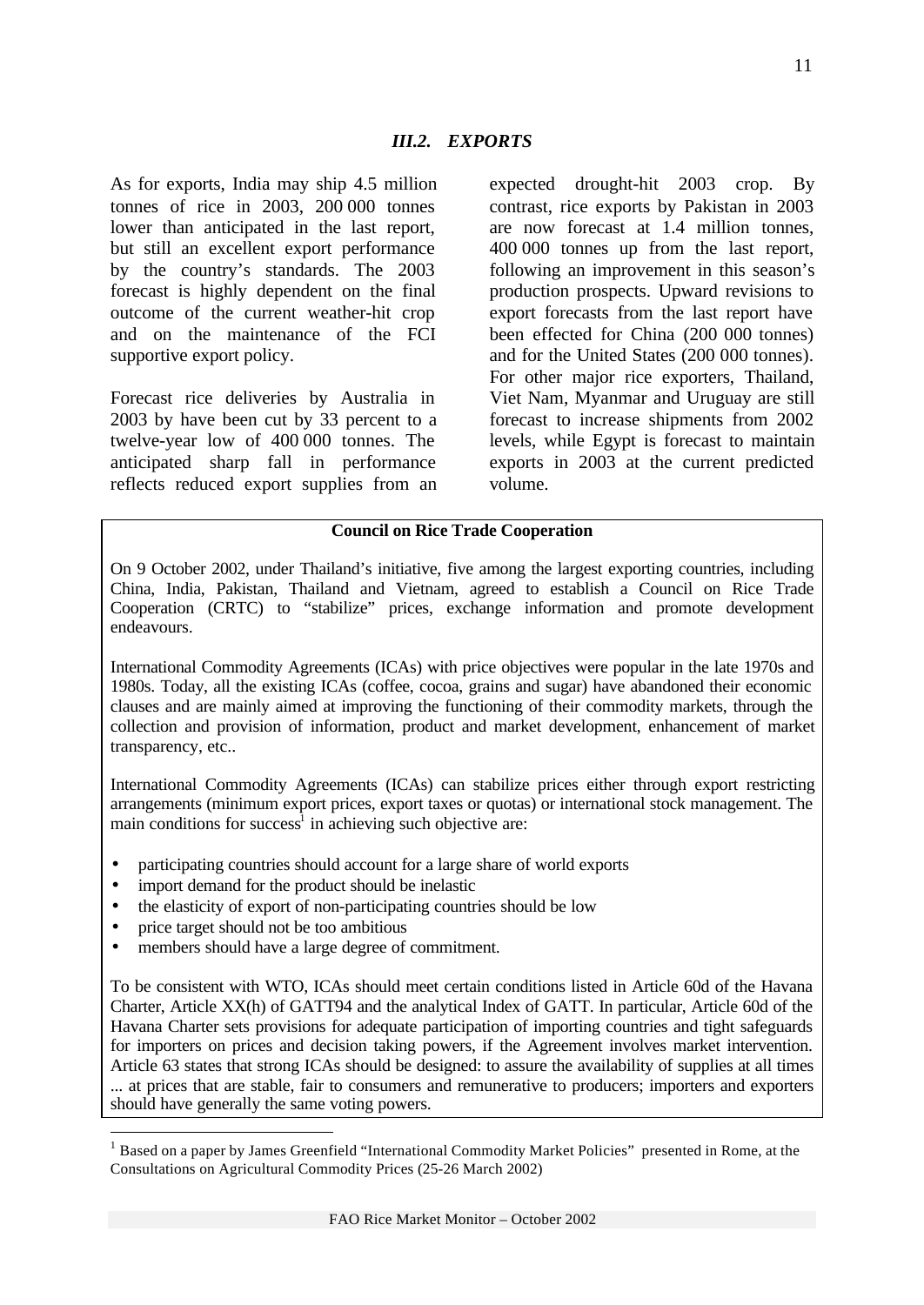# **IV. STOCKS**

### **2003 ending global rice inventories forecast to fall to a 15-year low but major exporter carryovers still high**

World rice stocks at the close of the crop seasons ending in 2003 are forecast to fall to a 15-year low of 131 million tonnes, since global rice consumption is expected to outpace production for the third consecutive year. This would represent a decline of about 19 million tonnes from their revised opening level and one of the largest within season contractions on record.

Again, much of the global drawdown is forecast to be concentrated in China (down 12.1 million tonnes), where it will be

required to bridge the foreseen gap between production and consumption, and in India (5.3 million tonnes), in the face of the anticipated crop shortfall in 2002 and expected strong international sales in 2003. By contrast, rice carryovers are foreseen to remain very large in the other major exporting countries, including Viet Nam, Thailand, Myanmar and the United States. Several major importers, including Indonesia, Brazil and the Philippines, are also likely to reduce their stocks somewhat to cover their domestic requirements.

# **V. INTERNATIONAL PRICES**

### **A mixed outlook for international prices**

For several months, international rice quotations from different origins and qualities have been subject to divergent trends, which have offset each other in the new FAO Total Export Price Index for Rice  $(1998-00) = 100$ , keeping it unchanged at 73 points since July.

In Thailand, the Government has begun selling rice from its reserves to exporters, to make room for new procurement purchases under its 2002/03 paddy intervention scheme. Much of these sales are reported to consist of high quality rice, which have contributed to recent falls in their export quotations. For instance, prices of the Thai 100% B dropped by an average US\$ 12 from July to US\$ 191 per tonne in September. On the other hand, prices of the counterpart United States long grain 2/4 percent climbed by US\$ 12 over this period to US\$ 215 per tonne. This was

the first time since April this year, that US rice quotations were showing a premium over the Thai 100% B. The overall effect of diverging trends for high quality rice from different origins was minimal on the FAO's High Quality Indica Price Index, which dropped only 1 point from July to 73 points.

Similarly, FAO's Low Quality Indica Price Index has fallen by 1 point to 76 points between July and September, as prices for broken rice in major exporting countries have tended to converge towards India's 25 percent quotations, which, at US\$ 138 per tonne, remain very competitive. FAO's Japonica Price Index has fluctuated in recent months, but overall, it has declined by 1 point since July, reflecting a US\$ 23 per tonne dip in prices of the United States medium grain 2/4 percent in September. Finally, Basmati prices have staged a strong recovery, as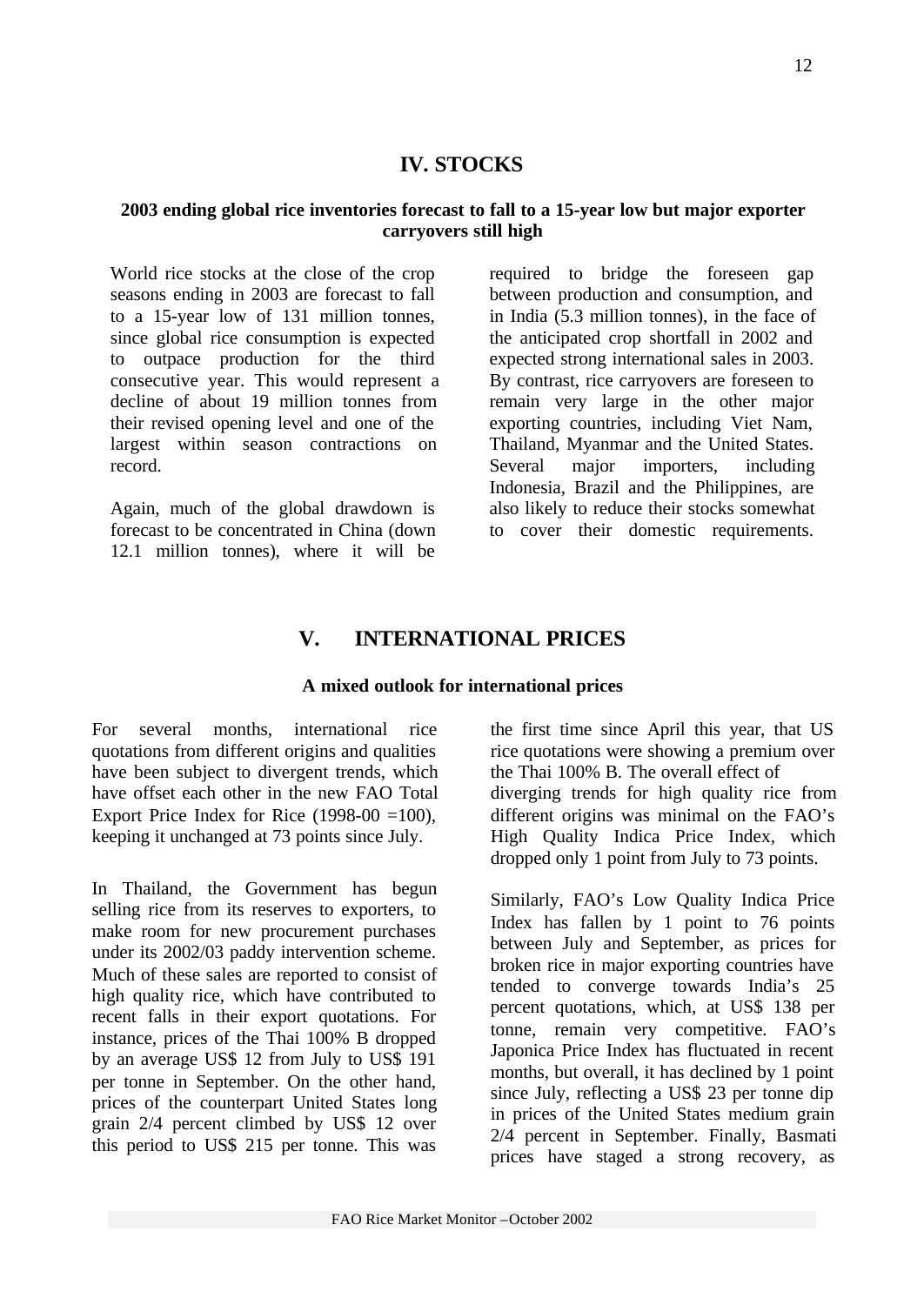reflected in FAO's Aromatic Price Index, which rose from 78 points in July to 83 points in September. The increase was mainly on account of the change in India's export specifications, discussed in the previous report.

The price outlook for the short-term appears somewhat mixed. On the positive side, improved global import prospects and policy procurement from farmers in Thailand might translate into stronger export quotations, a momentum that could be underpinned by the recent launching of the Council on Rice Trade Cooperation by major exporters (see box). On the negative side, new supplies from northern hemisphere countries are expected to peak over the next few months, which will have a bearish effect on prices, especially since major exporters still hold large rice inventories.

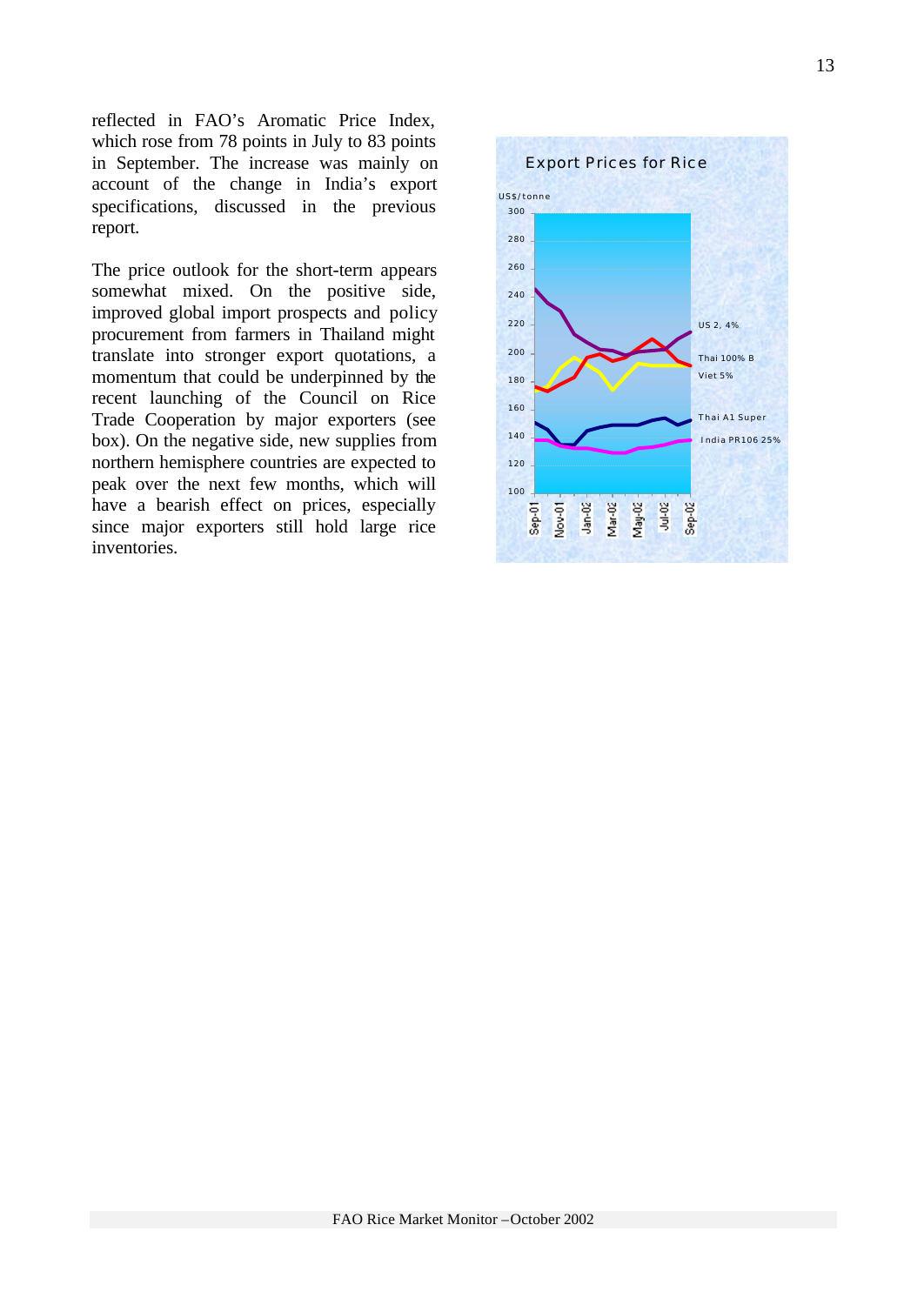#### **The new FAO Export Price Index for Rice**

This month sees the launch of the new FAO Export Price Index for Rice (1998-2000=100). The previous index employed the Laspeyres formula, under which prices were weighted according to their importance in global trade in the base period (1982-84=100). Until recently, this index was considered to provide a satisfactory measure of relative movements in export prices. However, important changes in the structure of international trade have taken place, including major shifts in the market shares of different exporters and in the types of rice traded. In addition several new rice exporters have emerged on the global arena. While the new rice price index takes stock of these market developments, it also gives consideration to some theoretical advances in the treatment of index numbers.

A complete exposition will be published in the forthcoming FAO "Review of Market Issues". However, a summary of its main features is as follows:

- the base period is now set over the **1998-2000** three year average;
- the new index is divided into three broad market groups defined by rice variety: **indica**, **japonica**, and **aromatic** (comprising basmati and fragrant rice), with indica subdivided into high and low quality rice. The sub-indices were selected in accordance with the "Generalized Composite Commodity Theorem" (GCCT);
- **sixteen export quotations** are employed by the new index, one more than previously. The prices used in the construction of each sub index are:

|           | <b>High Quality Indica</b>  | <b>Low Ouality Indica</b> | <b>Japonica</b>                 | <b>Aromatic</b>                                                                                                        |  |  |  |  |  |  |  |
|-----------|-----------------------------|---------------------------|---------------------------------|------------------------------------------------------------------------------------------------------------------------|--|--|--|--|--|--|--|
|           | Thai 100% B                 | Thai A1 Super             | United States 2/4               | Pakistan Basmati                                                                                                       |  |  |  |  |  |  |  |
|           | United States 2/4           | Pakistan Irri 25%         | Australian Calrose              | India Basmati                                                                                                          |  |  |  |  |  |  |  |
|           | Pakistan IRRI 10%           | India PR-106 25%          | United States $2/4-73$ (husked) | Thai Fragrant 100% B                                                                                                   |  |  |  |  |  |  |  |
|           | Viet Nam 5%                 | Viet Nam 25%              |                                 |                                                                                                                        |  |  |  |  |  |  |  |
|           | United States Parboiled 2/4 |                           |                                 |                                                                                                                        |  |  |  |  |  |  |  |
|           | Thai Parboiled 100% B       |                           |                                 |                                                                                                                        |  |  |  |  |  |  |  |
| $\bullet$ |                             |                           |                                 | owing to the properties of the GCCT, the sub-indices do <b>not</b> employ weights, however, the "total" index uses the |  |  |  |  |  |  |  |

Laspeyres formula, in which the sub-indices are **weighted** according to their corresponding trade shares in the base period. Indica and japonica are jointly assigned a weight of 90 percent and aromatic is assigned a weight of 10 percent.

#### **Verification of the new index**

Prior to implementation, the new indices were verified on two accounts. Firstly, by ensuring their consistency with historical trends in international rice prices, and secondly comparing price movements with the previous (1982-84=100) indices.

The new Total index appears to capture the major developments in rice prices as shown in Figure 1, in that it corroborates the general downward trend in rice prices that began in the mid 1990s, and that it is sufficiently sensitive to convey the market turbulence experienced in the early 1990s. A comparison of the Total index with its predecessor reveals that owing to lower base-year prices, the level of the new index is lower, but both appear aligned in terms of price movements. Figure 2 confirms this tendency, with the indices changing in a similar direction and by a similar magnitude.

The FAO Export Price Index for Rice will be regularly monitored to ensure that it continues to provide a satisfactory indicator of international rice price movements.

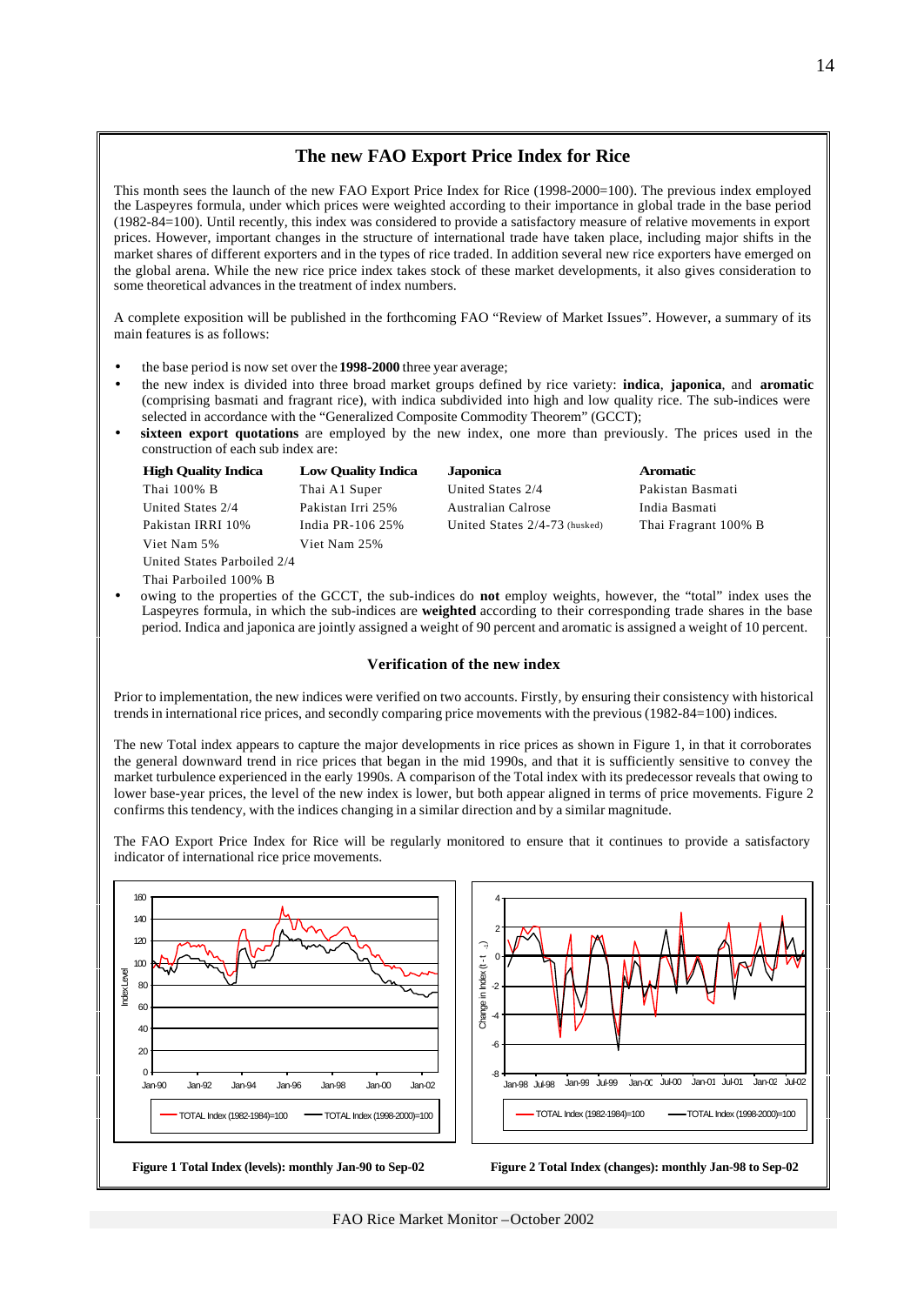| <b>EXPORT PRICES FOR RICE</b> |                                |                            |                   |             |              |                     |            |                                            |                                                      |                                           |                          |
|-------------------------------|--------------------------------|----------------------------|-------------------|-------------|--------------|---------------------|------------|--------------------------------------------|------------------------------------------------------|-------------------------------------------|--------------------------|
|                               | Thai<br>100% B<br>$\mathbf{u}$ | U.S. 2/4%<br>Long<br>grain | <b>Viet</b><br>5% | Thai<br>25% | India<br>25% | <b>Viet</b><br>25%  | Pak<br>25% | Thai<br>A1<br><b>Super</b><br>$\mathbf{z}$ | U.S. 2/4%<br><b>Medium</b><br>Grain<br>$\mathcal{Y}$ | Pak<br><b>Basmati</b><br>$\boldsymbol{4}$ | Thai<br>Fragrant<br>100% |
|                               |                                |                            |                   |             |              | US \$/tonne, f.o.b. |            |                                            |                                                      |                                           |                          |
| 1997                          | 316                            | 439                        | 256               | 256         | 252          | 224                 | 218        | 214                                        | 416                                                  | 458                                       | 458                      |
| 1998                          | 315                            | 413                        | 288               | 258         | 243          | 255                 | 241        | 215                                        | 412                                                  | 492                                       | 492                      |
| 1999                          | 253                            | 333                        | 228               | 215         | 237          | 204                 | 206        | 192                                        | 405                                                  | 486                                       | 486                      |
| 2000                          | 207                            | 271                        | 183               | 172         | 232          | 159                 | 163        | 143                                        | 289                                                  | 418                                       | 418                      |
| 2001                          | 177                            | 264                        | 166               | 153         | 185          | 148                 | 148        | 135                                        | 256                                                  | 332                                       | 332                      |
| 2001                          |                                |                            |                   |             |              |                     |            |                                            |                                                      |                                           |                          |
| Sentember                     | 176                            | 246                        | 173               | 159         | 138          | 152                 | 158        | 151                                        | 254                                                  | 338                                       | 241                      |
| October                       | 173                            | 236                        | 176               | 154         | 138          | 158                 | 155        | 146                                        | 254                                                  | 338                                       | 253                      |
| November                      | 178                            | 230                        | 190               | 153         | 134          | 170                 | 146        | 135                                        | 254                                                  | 363                                       | 238                      |
| December                      | 183                            | 214                        | 197               | 157         | 132          | 185                 | 144        | 135                                        | 244                                                  | 350                                       | 252                      |
| 2002                          |                                |                            |                   |             |              |                     |            |                                            |                                                      |                                           |                          |
| January                       | 197                            | 208                        | 192               | 169         | 132          | 177                 | 150        | 145                                        | 231                                                  | 347                                       | 254                      |
| February                      | 200                            | 203                        | 186               | 169         | 131          | 167                 | 148        | 147                                        | 222                                                  | 350                                       | 267                      |
| March                         | 195                            | 202                        | 174               | 166         | 129          | 158                 | 148        | 149                                        | 212                                                  | 356                                       | 268                      |
| April                         | 197                            | 199                        | 184               | 167         | 129          | 166                 | 152        | 149                                        | 206                                                  | 358                                       | 271                      |
| May                           | 204                            | 201                        | 191               | 174         | 132          | 173                 | 163        | 149                                        | 206                                                  | 362                                       | 285                      |
| June                          | 210                            | 202                        | 191               | 178         | 133          | 168                 | 175        | 152                                        | 208                                                  | 371                                       | 326                      |
| July                          | 204                            | 203                        | 191               | 177         | 135          | 166                 | 174        | 154                                        | 231                                                  | 377                                       | 362                      |
| August                        | 195                            | 210                        | 191               | 170         | 137          | 168                 | 166        | 149                                        | 231                                                  | 390                                       | 344                      |
| September                     | 191                            | 215                        | 191               | 170         | 138          | 171                 | 160        | 152                                        | 213                                                  | 396                                       | 353                      |
| 2001 Jan.-Sep.                | 177                            | 276                        | 159               | 152         | 204          | 141                 | 148        | 134                                        | 257                                                  | 326                                       | 285                      |
| 2002 Jan.-Sen.                | 199                            | 205                        | 188               | 171         | 133          | 168                 | 160        | 149                                        | 218                                                  | 367                                       | 303                      |

**Sources**: Jackson Son & Co. (London) Ltd. and other public sources.

1/ White rice, 100% second grade, f.o.b. Bangkok. 2/ White brokens rice. 3/ F.A.S. basis. 4/ Basmati ordinary, f.o.b. Karachi.

| <b>FAO Rice Price Indices</b> |           |                 |                 |                     |                 |                 |  |  |  |
|-------------------------------|-----------|-----------------|-----------------|---------------------|-----------------|-----------------|--|--|--|
|                               |           | All             |                 | <b>Indica</b>       | <b>Japonica</b> | <b>Aromatic</b> |  |  |  |
|                               |           |                 | High            | Low                 |                 |                 |  |  |  |
|                               |           |                 |                 | $1998 - 2000 = 100$ |                 |                 |  |  |  |
| 1997                          |           | 114             | 117             | 110                 | 115             | 117             |  |  |  |
| 1998                          |           | 115             | 117             | 115                 | 113             | 113             |  |  |  |
| 1999                          |           | 101             | 99              | 101                 | 105             | 98              |  |  |  |
| 2000                          |           | 84              | 84              | 83                  | 83              | 89              |  |  |  |
| 2001                          |           | 74              | 74              | 74                  | 76              | 69              |  |  |  |
| 2001                          | September | 73              | 74              | 73                  | 73              | 67              |  |  |  |
|                               | October   | 72              | 73              | 73                  | 73              | 66              |  |  |  |
|                               | November  | 71              | 72              | 71                  | 71              | 66              |  |  |  |
|                               | December  | 71              | 72              | 73                  | 70              | 66              |  |  |  |
| 2002                          | January   | 72              | 73              | 74                  | 71              | 66              |  |  |  |
|                               | February  | 71              | 72              | 72                  | 68              | 67              |  |  |  |
|                               | March     | 69              | 69              | 71                  | 67              | 68              |  |  |  |
|                               | April     | 69              | 71              | 73                  | 64              | 69              |  |  |  |
|                               | May       | 72              | 73              | 75                  | 67              | 71              |  |  |  |
|                               | June      | 72              | 74              | 77                  | 64              | 75              |  |  |  |
|                               | July      | 73              | 74              | 77                  | 68              | 78              |  |  |  |
|                               | August    | 73              | 73              | 75                  | 69              | 80              |  |  |  |
|                               | September | 73              | 73              | 76                  | 67              | 83              |  |  |  |
| 2001                          | Jan.-Sep. | $\overline{75}$ | $\overline{75}$ | $\overline{75}$     | 78              | 70              |  |  |  |
| 2002                          | Jan.-Sep. | 72              | 72              | 74                  | 67              | 73              |  |  |  |

 *Source: FAO*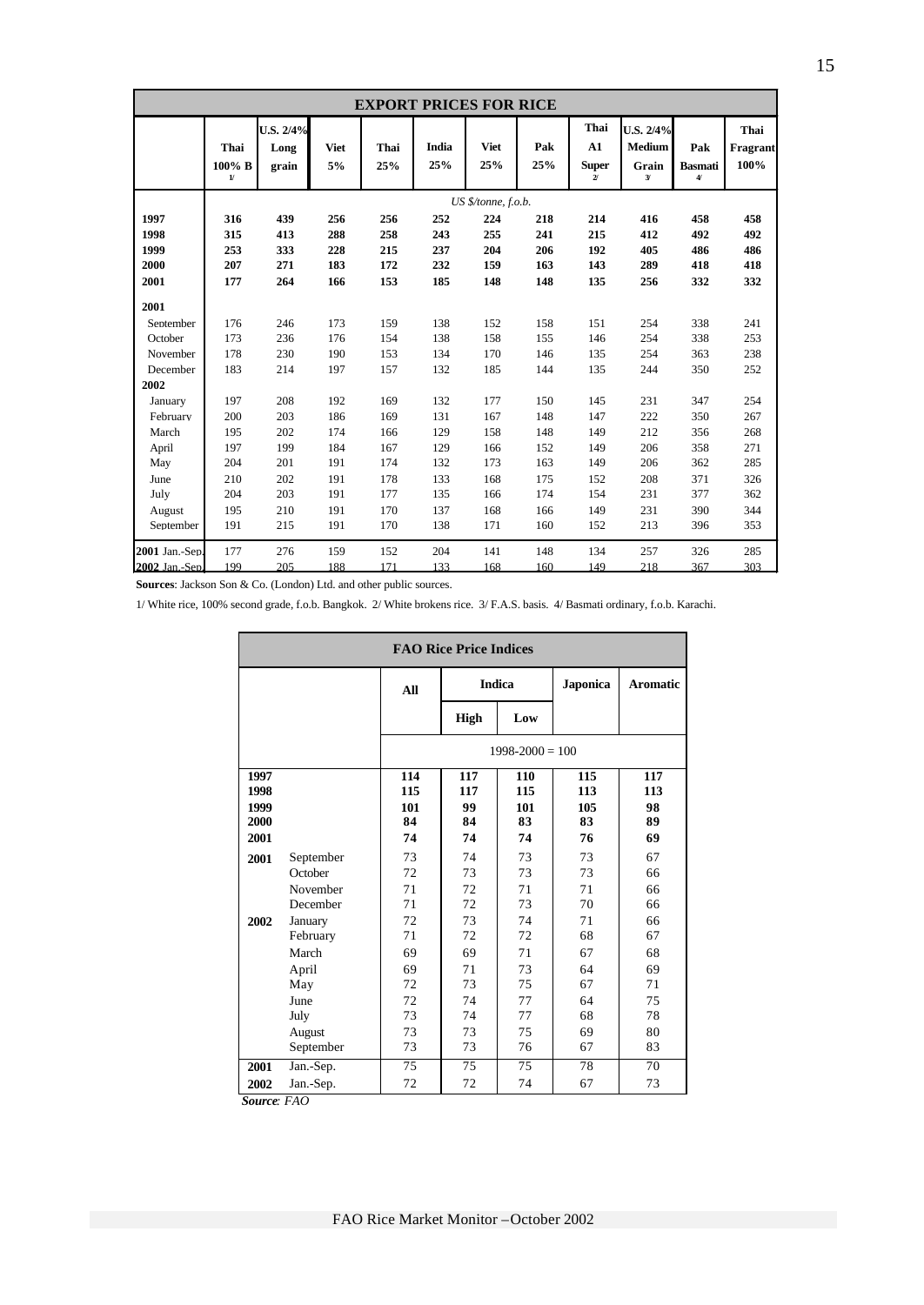|                           | 2000       | 2001<br>(estimated) | 2002<br>(forecast) |                                     | 2001       | 2002<br>(estimated)    | 2003<br>(forecast) |
|---------------------------|------------|---------------------|--------------------|-------------------------------------|------------|------------------------|--------------------|
|                           |            | million tonnes      |                    |                                     |            | million tonnes, milled |                    |
| <b>WORLD</b>              | 598.8      | 597.3               | 588.4              | <b>WORLD</b>                        | 24.0       | 25.7                   | 26.1               |
| Developing countries      | 573.5      | 571.0               | 563.1              | Developing countries                | 20.2       | 21.8                   | 22.3               |
| Developed countries       | 25.3       | 26.3                | 25.4               | Developed countries                 | 3.8        | 3.9                    | 3.9                |
| ASIA                      | 544.9      | 543.4               | 535.0              | <b>ASIA</b>                         | 11.5       | 13.7                   | 13.9               |
| Bangladesh                | 37.6       | 37.8                | 39.0               | Bangladesh                          | 0.4        | 0.2                    | 0.2                |
| Cambodia                  | 4.0        | 4.1                 | 4.1                | China 1/                            | 0.3        | 0.4                    | 0.8                |
| China 1/                  | 189.8      | 179.3               | 178.8              | Indonesia                           | 1.5        | 3.2                    | 3.2                |
| India                     | 127.3      | 137.4               | 127.5              | Iran, Islamic Rep. of               | 1.0        | 1.2                    | 1.2                |
| Indonesia                 | 51.9       | 50.5                | 50.8               | Japan                               | 0.6        | 0.7                    | 0.7                |
| Iran, Islamic Rep. of     | 2.0        | 1.7                 | 2.0                | Malaysia                            | 0.6        | 0.6                    | 0.7                |
| Japan                     | 11.9       | 11.3                | 11.0               | Philippines                         | 1.0        | 1.2                    | 1.2                |
| Korea Rep. of             | 7.2        | 7.5                 | 6.8                | Saudi Arabia                        | 0.8        | 0.8                    | 0.8                |
| Myanmar                   | 21.3       | 21.8                | 22.5               | Sri Lanka                           | 0.1        | 0.1                    | 0.1                |
| Pakistan                  | 7.2        | 5.6                 | 5.9                |                                     |            |                        |                    |
| Philippines               | 12.5       | 13.1                | 12.6               | <b>AFRICA</b>                       | 7.2        | 6.7                    | 6.8                |
| Sri Lanka                 | 2.9        | 2.7                 | 2.7                | Côte d'Ivoire                       | 1.1        | 0.9                    | 0.9                |
| Thailand                  | 25.6       | 27.0                | 27.0               | Nigeria                             | 1.6        | 1.5                    | 1.5                |
| Viet Nam                  | 32.5       | 32.0                | 32.3               | Senegal                             | 0.6        | 0.6                    | 0.6                |
|                           |            |                     |                    | South Africa                        | 0.6        | 0.6                    | 0.6                |
| <b>AFRICA</b>             | 17.4       | 17.2                | 17.9               |                                     |            |                        |                    |
|                           |            |                     |                    | <b>SOUTH AMERICA</b>                | 1.1        | 1.0                    | 1.1                |
| North Africa              | 6.0        | 5.3                 | 6.1                | <b>Brazil</b>                       | 0.7        | 0.7                    | 0.7                |
| Egypt                     | 6.0        | 5.2                 | 6.1                | Peru                                | 0.1        | 0.1                    | 0.1                |
| Sub-Saharan Africa        | 11.4       | 12.0                | 11.8               | NORTH & C. AMERICA                  | 2.3        | 2.3                    | 2.4                |
| Western Africa            | 7.3        | 7.6                 | 7.6                | Mexico                              | 0.5        | 0.5                    | 0.5                |
| Côte d'Ivoire             | 1.0        | 1.1                 | 1.0                |                                     |            |                        |                    |
| Guinea<br>Mali            | 0.9<br>0.7 | 0.8<br>0.8          | 0.8<br>0.8         | <b>EUROPE</b><br>$\frac{2}{}$<br>EС | 1.6<br>0.7 | 1.6<br>0.7             | 1.6<br>0.7         |
|                           | 3.3        | 3.4                 | 3.5                |                                     |            |                        |                    |
| Nigeria<br>Central Africa | 0.4        | 0.4                 | 0.4                | <b>OCEANIA</b>                      | 0.3        | 0.4                    | 0.4                |
| Eastern Africa            | 1.0        | 1.1                 | 1.0                |                                     |            |                        |                    |
| Tanzania                  | 0.8        | 0.8                 | 0.8                |                                     |            |                        |                    |
| Southern Africa           | 2.6        | 2.9                 | 2.7                |                                     |            |                        |                    |
|                           | 2.3        | 2.6                 | 2.4                | <b>WORLD EXPORTS OF RICE</b>        |            |                        |                    |
| Madagascar                | 0.2        | 0.2                 | 0.2                |                                     |            |                        |                    |
| Mozambique                |            |                     |                    |                                     | 2001       | 2002                   | $2003^3$           |
| <b>CENTRAL AMERICA</b>    | 2.5        | 2.3                 | 2.2                |                                     |            | (estimated)            | (forecast)         |
| Mexico                    | 0.4        | 0.2                 | 0.3                |                                     |            |                        |                    |
| <b>SOUTH AMERICA</b>      | 21.0       | 19.8                | 19.5               |                                     |            | million tonnes, milled |                    |
| Argentina                 | 0.9        | 0.9                 | 0.7                | <b>WORLD</b>                        | 24.0       | 25.7                   | 26.1               |
| <b>Brazil</b>             | 11.4       | 10.4                | 10.7               | Developing countries                | 19.9       | 21.3                   | 21.9               |
| Colombia                  | 2.3        | 2.1                 | 1.9                | Developed countries                 | 4.1        | 4.4                    | 4.2                |
| NORTH AMERICA             | 8.7        | 9.7                 | 9.4                | <b>ASIA</b>                         | 18.4       | 19.7                   | 20.2               |
|                           |            |                     | 9.4                | China 1/                            | 2.0        |                        |                    |
| United States             | 8.7        | 9.7                 |                    |                                     |            | 1.4                    | 1.0                |
| <b>EUROPE</b>             |            |                     |                    | India                               | 1.9        | 5.0                    | 4.5                |
|                           | 3.2        | 3.2                 | 3.2                | Myanmar                             | 0.6        | 1.0                    | 1.5                |
| $EC$ 2/                   | 2.5        | 2.6                 | 2.6                | Pakistan                            | 2.3        | 1.4                    | 1.4                |
|                           |            |                     |                    | Thailand                            | 7.5        | 7.1                    | 7.5                |
| <b>OCEANIA</b>            | 1.1        | 1.8                 | 1.3                | Viet Nam                            | 3.5        | 3.0                    | 3.4                |
| Australia                 | 1.1        | 1.8                 | 1.3                | FPTQ                                | o o        | o o                    | $\mathbf{a}$       |

3/ Tentative.

#### **WORLD PADDY PRODUCTION WORLD IMPORTS OF RICE**

| 2000  | 2001<br>(estimated) | 2002<br>(forecast) | 2001                         | 2002<br>(estimated)    | $\boldsymbol{2003}^{\boldsymbol{\mathcal{Y}}}$<br>(forecast) |
|-------|---------------------|--------------------|------------------------------|------------------------|--------------------------------------------------------------|
|       | million tonnes      |                    |                              | million tonnes, milled |                                                              |
| 598.8 | 597.3               | 588.4              | 24.0                         | 25.7                   | 26.1                                                         |
| 573.5 | 571.0               | 563.1              | 20.2<br>Developing countries | 21.8                   | 22.3                                                         |
| 25.3  | 26.3                | 25.4               | Developed countries<br>3.8   | 3.9                    | 3.9                                                          |
| 544.9 | 543.4               | 535.0              | 11.5                         | 13.7                   | 13.9                                                         |
| 37.6  | 37.8                | 39.0               | 0.4                          | 0.2                    | 0.2                                                          |
| 4.0   | 4.1                 | 4.1                | 0.3                          | 0.4                    | 0.8                                                          |
| 189.8 | 179.3               | 178.8              | 1.5                          | 3.2                    | 3.2                                                          |
| 127.3 | 137.4               | 127.5              | Iran, Islamic Rep. of<br>1.0 | 1.2                    | 1.2                                                          |
| 51.9  | 50.5                | 50.8               | 0.6                          | 0.7                    | 0.7                                                          |
| 2.0   | 1.7                 | 2.0                | 0.6                          | 0.6                    | 0.7                                                          |
| 11.9  | 11.3                | 11.0               | 1.0                          | 1.2                    | 1.2                                                          |
| 7.2   | 7.5                 | 6.8                | 0.8                          | 0.8                    | 0.8                                                          |
| 21.3  | 21.8                | 22.5               | 0.1                          | 0.1                    | 0.1                                                          |
| 7.2   | 5.6                 | 5.9                |                              |                        |                                                              |
| 12.5  | 13.1                | 12.6               | 7.2                          | 6.7                    | 6.8                                                          |
| 2.9   | 2.7                 | 2.7                | 1.1                          | 0.9                    | 0.9                                                          |
| 25.6  | 27.0                | 27.0               | 1.6                          | 1.5                    | 1.5                                                          |
| 32.5  | 32.0                | 32.3               | 0.6                          | 0.6                    | 0.6                                                          |
|       |                     |                    | 0.6                          | 0.6                    | 0.6                                                          |
| 17.4  | 17.2                | 17.9               | <b>SOUTH AMERICA</b><br>1.1  | 1.0                    | 1.1                                                          |
| 6.0   | 5.3                 | 6.1                | 0.7                          | 0.7                    | 0.7                                                          |
| 6.0   | 5.2                 | 6.1                | 0.1                          | 0.1                    | 0.1                                                          |
| 11.4  | 12.0                | 11.8               | NORTH & C. AMERICA<br>2.3    | 2.3                    | 2.4                                                          |
| 7.3   | 7.6                 | 7.6                | 0.5                          | 0.5                    | 0.5                                                          |
| 1.0   | 1.1                 | 1.0                |                              |                        |                                                              |
| 0.9   | 0.8                 | 0.8                | 1.6                          | 1.6                    | 1.6                                                          |
| 0.7   | 0.8                 | 0.8                | 0.7                          | 0.7                    | 0.7                                                          |
| 3.3   | 3.4                 | 3.5                |                              |                        |                                                              |
| 0.4   | 0.4                 | 0.4                | 0.3                          | 0.4                    | 0.4                                                          |
| 1.0   | 1.1                 | 1.0                |                              |                        |                                                              |

#### **WORLD EXPORTS OF RICE**

| Mozambique                                                | 0.2  | 0.2  | 0.2  |                      | 2001 | 2002                   | $2003^{\mathrm{y}}$ |
|-----------------------------------------------------------|------|------|------|----------------------|------|------------------------|---------------------|
| CENTRAL AMERICA                                           | 2.5  | 2.3  | 2.2  |                      |      | (estimated)            | (forecast)          |
| Mexico                                                    | 0.4  | 0.2  | 0.3  |                      |      | million tonnes, milled |                     |
| <b>SOUTH AMERICA</b>                                      | 21.0 | 19.8 | 19.5 |                      |      |                        |                     |
| Argentina                                                 | 0.9  | 0.9  | 0.7  | <b>WORLD</b>         | 24.0 | 25.7                   | 26.1                |
| Brazil                                                    | 11.4 | 10.4 | 10.7 | Developing countries | 19.9 | 21.3                   | 21.9                |
| Colombia                                                  | 2.3  | 2.1  | 1.9  | Developed countries  | 4.1  | 4.4                    | 4.2                 |
| NORTH AMERICA                                             | 8.7  | 9.7  | 9.4  | <b>ASIA</b>          | 18.4 | 19.7                   | 20.2                |
| <b>United States</b>                                      | 8.7  | 9.7  | 9.4  | China $1/$           | 2.0  | 1.4                    | 1.0                 |
|                                                           |      |      |      | India                | 1.9  | 5.0                    | 4.5                 |
| <b>EUROPE</b>                                             | 3.2  | 3.2  | 3.2  | Myanmar              | 0.6  | 1.0                    | 1.5                 |
| $EC$ $2/$                                                 | 2.5  | 2.6  | 2.6  | Pakistan             | 2.3  | 1.4                    | 1.4                 |
|                                                           |      |      |      | Thailand             | 7.5  | 7.1                    | 7.5                 |
| <b>OCEANIA</b>                                            | 1.1  | 1.8  | 1.3  | Viet Nam             | 3.5  | 3.0                    | 3.4                 |
| Australia                                                 | 1.1  | 1.8  | 1.3  |                      |      |                        |                     |
|                                                           |      |      |      | <b>AFRICA</b>        | 0.8  | 0.9                    | 0.9                 |
|                                                           |      |      |      | Egypt                | 0.8  | 0.9                    | 0.9                 |
|                                                           |      |      |      | <b>SOUTH AMERICA</b> | 1.4  | 1.2                    | 1.4                 |
|                                                           |      |      |      | Argentina            | 0.3  | 0.3                    | 0.3                 |
|                                                           |      |      |      | Uruguay              | 0.7  | 0.6                    | 0.7                 |
|                                                           |      |      |      | <b>NORTH AMERICA</b> | 2.6  | 3.1                    | 3.1                 |
|                                                           |      |      |      | <b>United States</b> | 2.5  | 3.1                    | 3.1                 |
|                                                           |      |      |      | <b>EUROPE</b>        | 0.2  | 0.2                    | 0.2                 |
| <b>FOOTNOTES:</b><br>Totals computed from unrounded data. |      |      |      | EC<br>2/             | 0.2  | 0.2                    | 0.2                 |
| 1/ Including Taiwan Province.                             |      |      |      | <b>OCEANIA</b>       | 0.7  | 0.6                    | 0.4                 |
| 2/ Fifteen member countries.                              |      |      |      | Australia            | 0.7  | 0.6                    | 0.4                 |
| $2/$ Tontative                                            |      |      |      |                      |      |                        |                     |

FAO Rice Market Monitor –October 2002